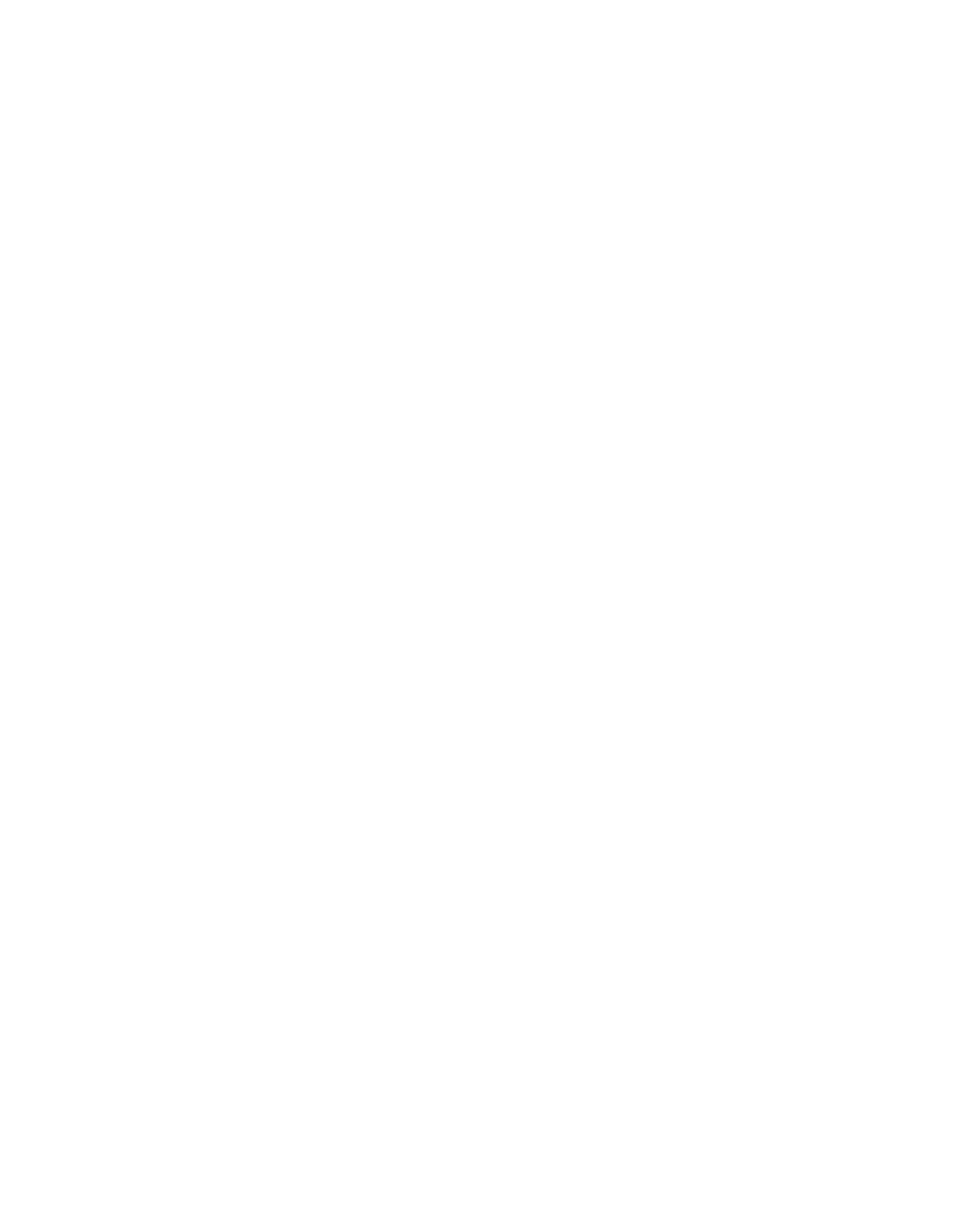**International Standards and Recommended Practices** 



Annex 10 **to the Convention on International Civil Aviation**

# Aeronautical **Telecommunications**

Volume V **Aeronautical Radio Frequency Spectrum Utilization** 

**This edition incorporates all amendments adopted by the Council prior to 28 February 2013 and supersedes, on 14 November 2013, all previous editions of Annex 10, Volume V.** 

**For information regarding the applicability of the Standards and Recommended Practices,** *see* **Foreword.** 

**Third Edition July 2013**

**International Civil Aviation Organization**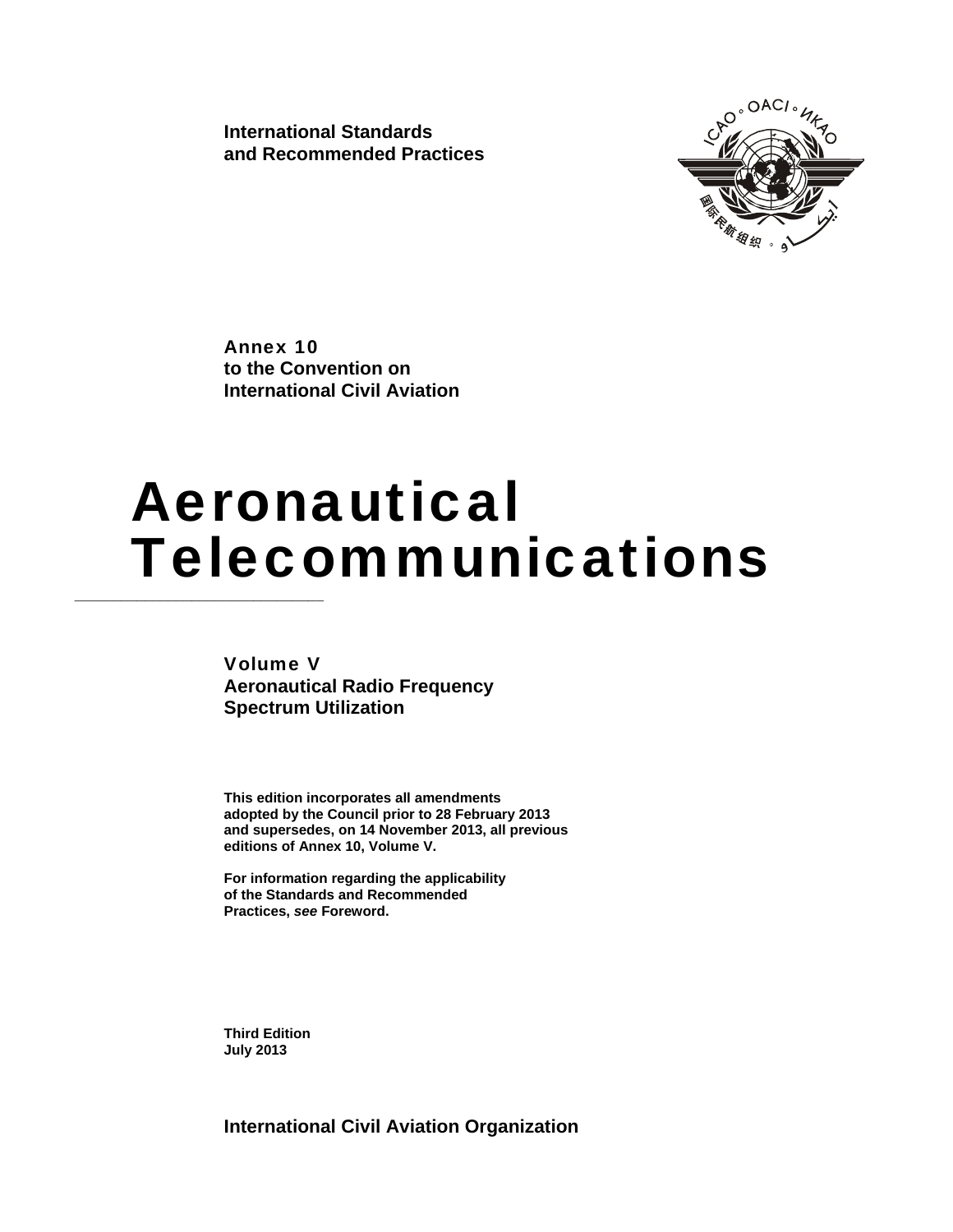Published in separate English, French, Russian and Spanish editions by the INTERNATIONAL CIVIL AVIATION ORGANIZATION 999 University Street, Montréal, Quebec, Canada H3C 5H7

For ordering information and for a complete listing of sales agents and booksellers, please go to the ICAO website at www.icao.int

*First edition 1996 Second edition 2001 Third edition 2013* 

**Annex 10,** *Aeronautical Telecommunications*  **Volume V,** *Aeronautical Radio Frequency Spectrum Utilization*  Order Number: AN10-5 ISBN 978-92-9249-249-6

© ICAO 2013

All rights reserved. No part of this publication may be reproduced, stored in a retrieval system or transmitted in any form or by any means, without prior permission in writing from the International Civil Aviation Organization.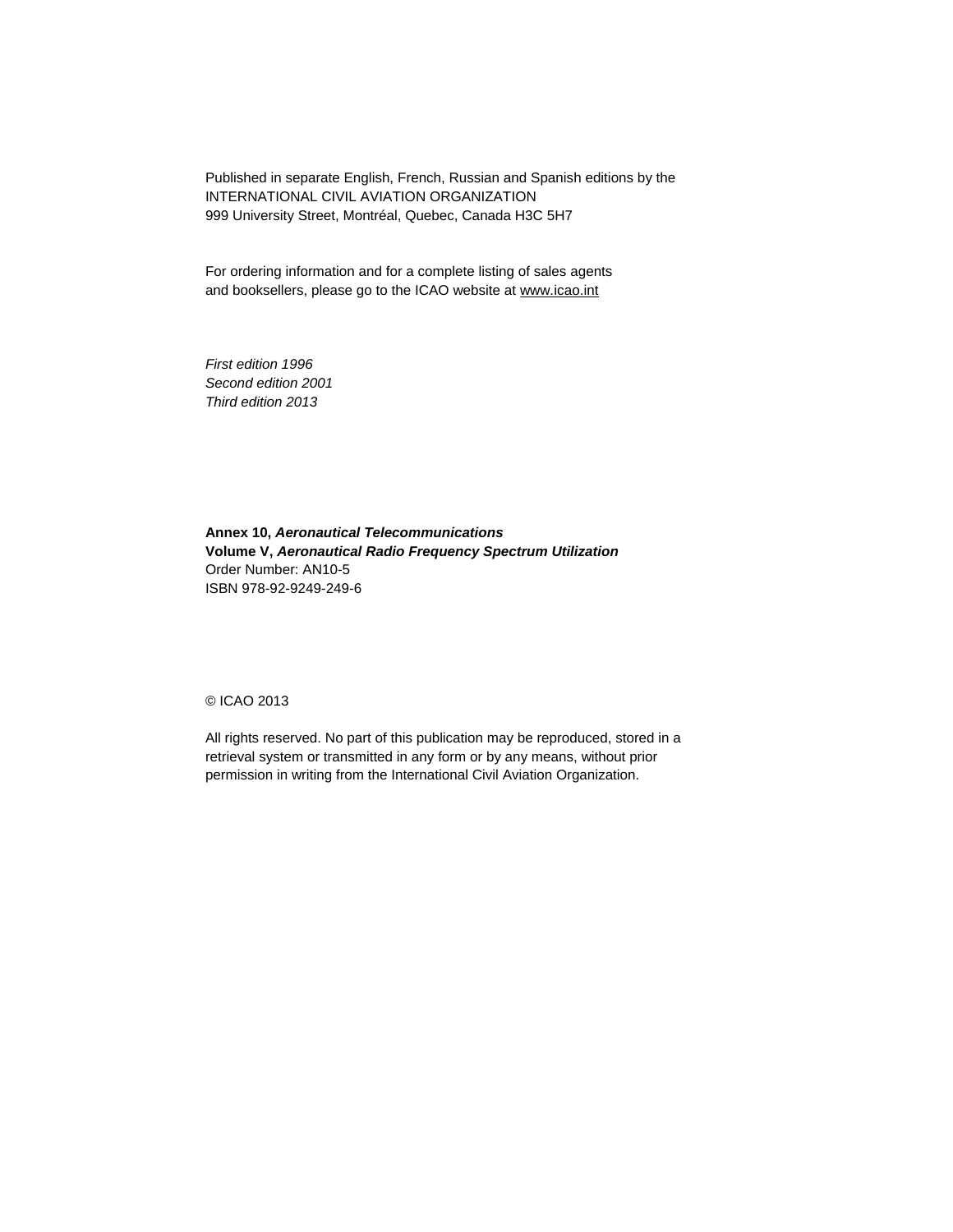# **AMENDMENTS**

Amendments are announced in the supplements to the *Catalogue of ICAO Publications;* the Catalogue and its supplements are available on the ICAO website at www.icao.int. The space below is provided to keep a record of such amendments.

## **RECORD OF AMENDMENTS AND CORRIGENDA**

|                 |                    | <b>AMENDMENTS</b>            |               |              |                  | CORRIGENDA                   |               |
|-----------------|--------------------|------------------------------|---------------|--------------|------------------|------------------------------|---------------|
| No.             | Date<br>applicable | Date<br>entered              | Entered<br>by | No.          | Date<br>of issue | Date<br>entered              | Entered<br>by |
| $71 - 88 - A^2$ |                    | Incorporated in this edition |               | $\mathbf{1}$ |                  | Incorporated in this edition |               |
|                 |                    |                              |               |              |                  |                              |               |
|                 |                    |                              |               |              |                  |                              |               |
|                 |                    |                              |               |              |                  |                              |               |
|                 |                    |                              |               |              |                  |                              |               |
|                 |                    |                              |               |              |                  |                              |               |
|                 |                    |                              |               |              |                  |                              |               |
|                 |                    |                              |               |              |                  |                              |               |
|                 |                    |                              |               |              |                  |                              |               |
|                 |                    |                              |               |              |                  |                              |               |
|                 |                    |                              |               |              |                  |                              |               |
|                 |                    |                              |               |              |                  |                              |               |
|                 |                    |                              |               |              |                  |                              |               |
|                 |                    |                              |               |              |                  |                              |               |
|                 |                    |                              |               |              |                  |                              |               |
|                 |                    |                              |               |              |                  |                              |               |
|                 |                    |                              |               |              |                  |                              |               |
|                 |                    |                              |               |              |                  |                              |               |
|                 |                    |                              |               |              |                  |                              |               |
|                 |                    |                              |               |              |                  |                              |               |
|                 |                    |                              |               |              |                  |                              |               |
|                 |                    |                              |               |              |                  |                              |               |
|                 |                    |                              |               |              |                  |                              |               |
|                 |                    |                              |               |              |                  |                              |               |

 \* Amendments 78 to 87 did not affect this volume.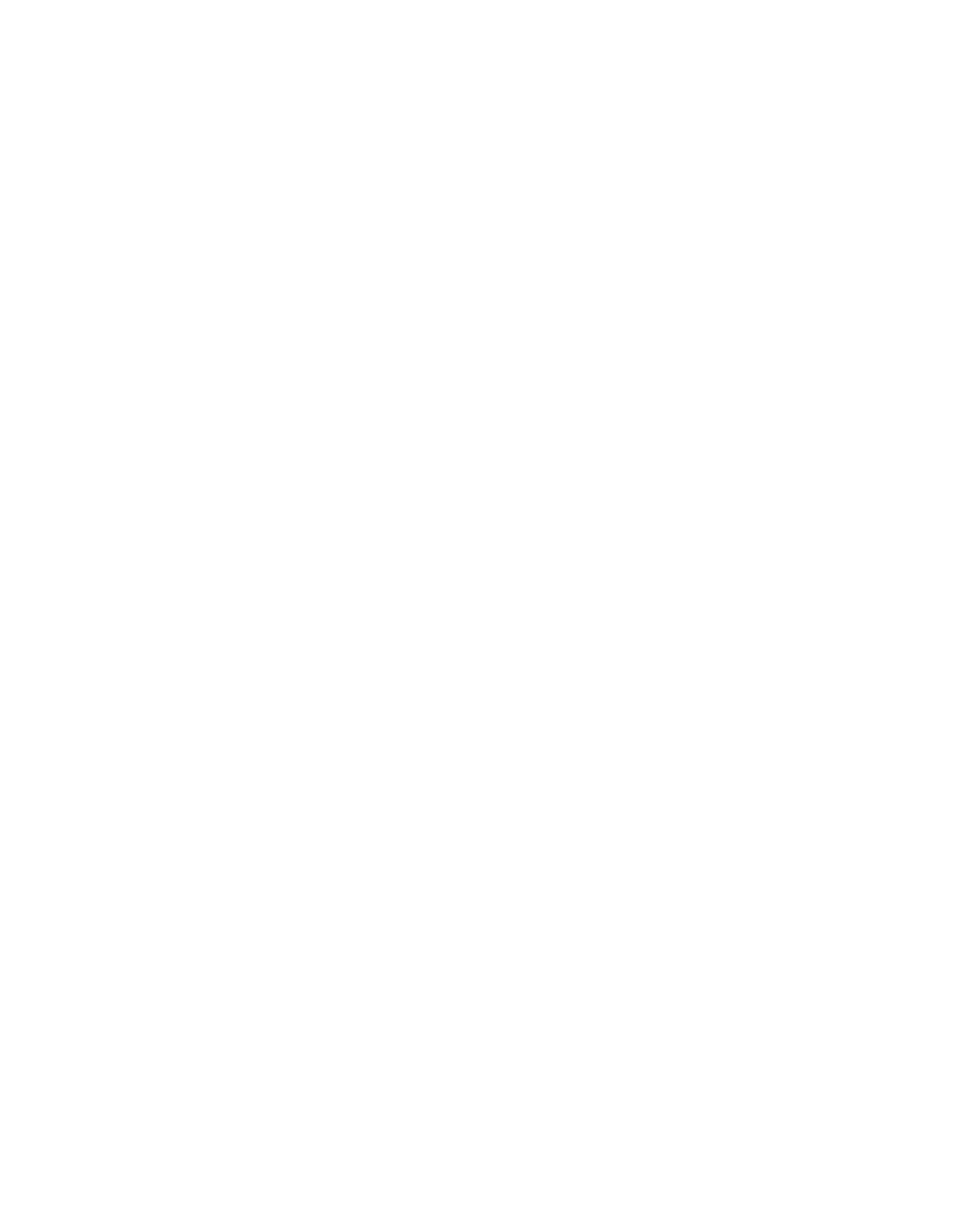# **TABLE OF CONTENTS**

|            | Page                                      |
|------------|-------------------------------------------|
|            | (vii)                                     |
| CHAPTER 1. | $1 - 1$                                   |
|            | $2 - 1$                                   |
|            | $2 - 1$<br>$2 - 2$                        |
|            | $3-1$                                     |
|            | $3-1$<br>$3 - 3$                          |
|            | $4-1$                                     |
|            | $4-1$<br>$4 - 10$<br>$4 - 12$<br>$4 - 14$ |

## **ATTACHMENTS**

| ATTACHMENT A. Considerations affecting the deployment of LF/MF frequencies and the    |           |
|---------------------------------------------------------------------------------------|-----------|
|                                                                                       | $ATT A-1$ |
|                                                                                       |           |
| ATTACHMENT B. Guiding principles for long distance operational control communications | ATT B-1   |

 $\overline{\phantom{a}}$  , where  $\overline{\phantom{a}}$  , where  $\overline{\phantom{a}}$  , where  $\overline{\phantom{a}}$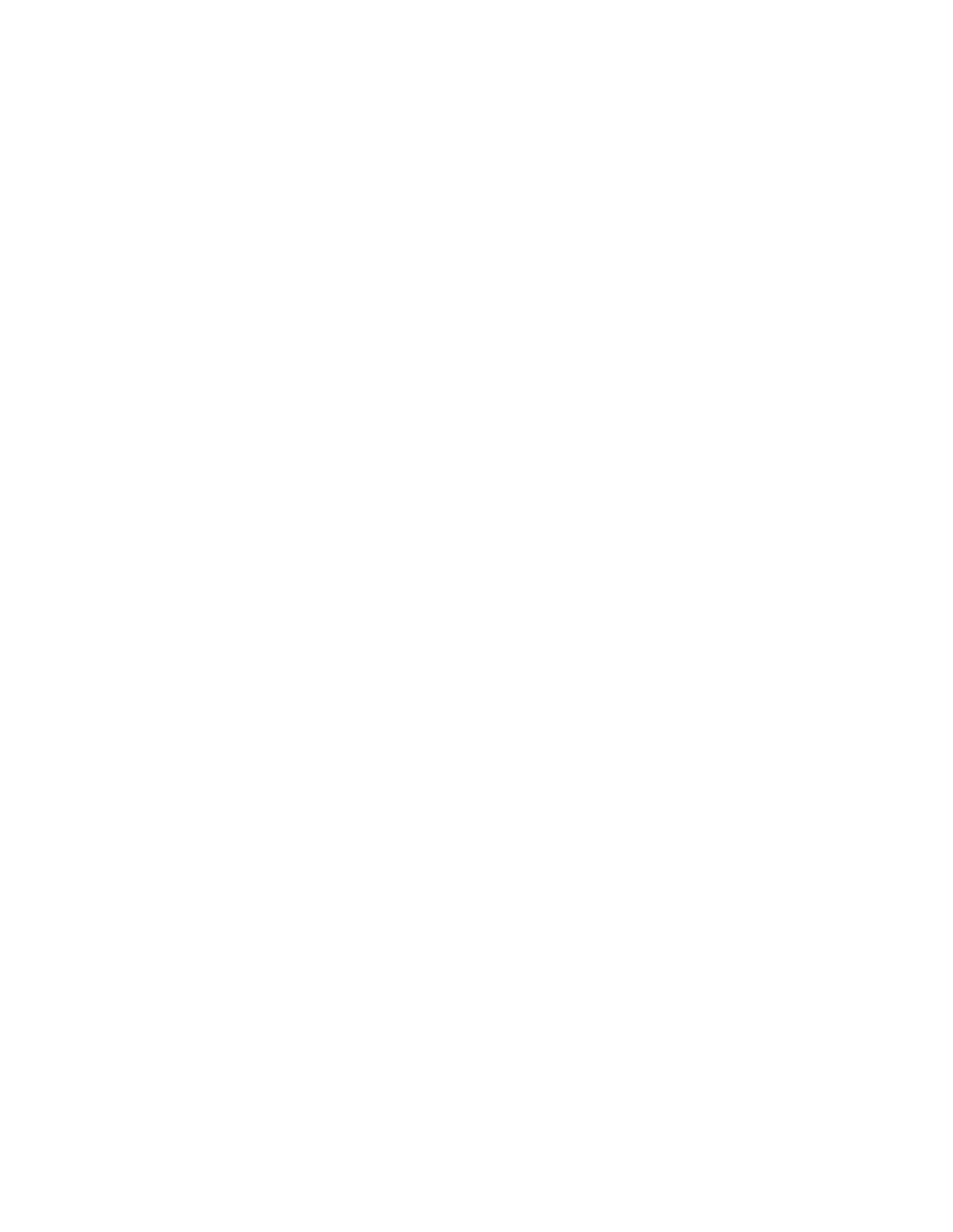# **FOREWORD**

#### **Historical background**

Standards and Recommended Practices for Aeronautical Telecommunications were first adopted by the Council on 30 May 1949 pursuant to the provisions of Article 37 of the Convention on International Civil Aviation (Chicago 1944) and designated as Annex 10 to the Convention. They became effective on 1 March 1950. The Standards and Recommended Practices were based on recommendations of the Communications Division at its Third Session in January 1949.

 Up to and including the Seventh Edition, Annex 10 was published in one volume containing four parts together with associated attachments: Part I — Equipment and Systems, Part II — Radio Frequencies, Part III — Procedures, and Part IV — Codes and Abbreviations.

 By Amendment 42, Part IV was deleted from the Annex; the codes and abbreviations contained in that part were transferred to a new document, Doc 8400.

 As a result of the adoption of Amendment 44 on 31 May 1965, the Seventh Edition of Annex 10 was replaced by two volumes: Volume I (First Edition) containing Part I — Equipment and Systems, and Part II — Radio Frequencies, and Volume II (First Edition) containing Communication Procedures.

 As a result of the adoption of Amendment 70 on 20 March 1995, Annex 10 was restructured to include five volumes: Volume I — *Radio Navigation Aids*; Volume II — *Communication Procedures*; Volume III — *Communication Systems*; Volume IV — *Surveillance Radar and Collision Avoidance Systems*; and Volume V — *Aeronautical Radio Frequency Spectrum Utilization*. By Amendment 70, Volumes III and IV were published in 1995 and Volume V was published in 1996 with Amendment 71.

 Table A shows the origin of amendments to Annex 10, Volume V subsequent to Amendment 71, together with a summary of the principal subjects involved and the dates on which the Annex and the amendments were adopted by Council, when they became effective and when they became applicable.

### **Action by Contracting States**

*Notification of differences*. The attention of Contracting States is drawn to the obligation imposed by Article 38 of the Convention by which Contracting States are required to notify the Organization of any differences between their national regulations and practices and the International Standards contained in this Annex and any amendments thereto. Contracting States are invited to extend such notification to any differences from the Recommended Practices contained in this Annex and any amendments thereto, when the notification of such differences is important for the safety of air navigation. Further, Contracting States are invited to keep the Organization currently informed of any differences which may subsequently occur, or of the withdrawal of any differences previously notified. A specific request for notification of differences will be sent to Contracting States immediately after the adoption of each amendment to this Annex.

 The attention of States is also drawn to the provisions of Annex 15 related to the publication of differences between their national regulations and practices and the related ICAO Standards and Recommended Practices through the Aeronautical Information Service, in addition to the obligation of States under Article 38 of the Convention.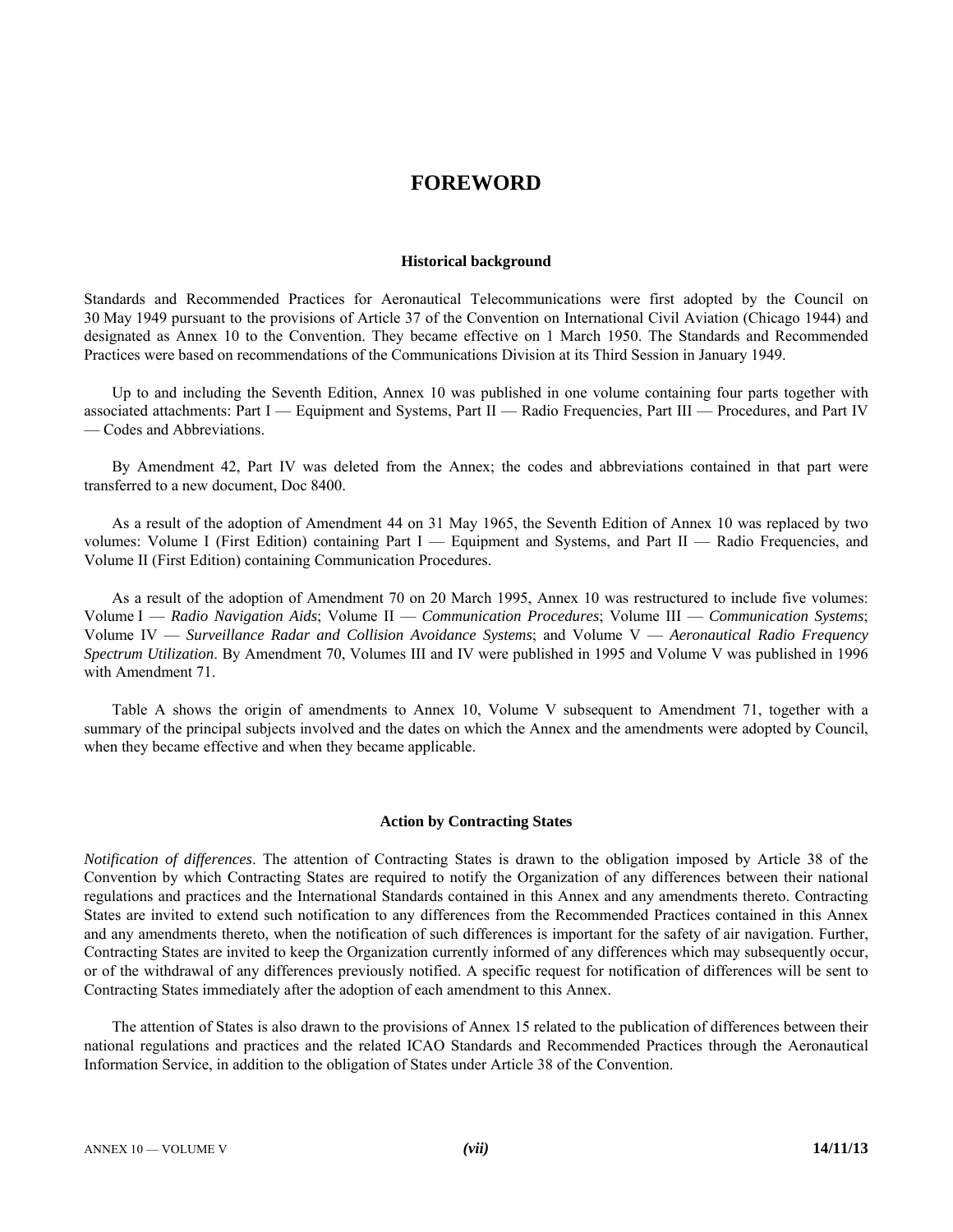*Promulgation of information*. The establishment and withdrawal of and changes to facilities, services and procedures affecting aircraft operations provided in accordance with the Standards, Recommended Practices and Procedures specified in Annex 10 should be notified and take effect in accordance with the provisions of Annex 15.

 *Use of the text of the Annex in national regulations*. The Council, on 13 April 1948, adopted a resolution inviting the attention of Contracting States to the desirability of using in their own national regulations, as far as practicable, the precise language of those ICAO Standards that are of a regulatory character and also of indicating departures from the Standards, including any additional national regulations that were important for the safety or regularity of air navigation. Wherever possible, the provisions of this Annex have been deliberately written in such a way as would facilitate incorporation, without major textual changes, into national legislation.

### **Status of Annex components**

An Annex is made up of the following component parts, not all of which, however, are necessarily found in every Annex; they have the status indicated:

1.— *Material comprising the Annex proper:* 

 a) *Standards* and *Recommended Practices* adopted by the Council under the provisions of the Convention. They are defined as follows:

 *Standard*: Any specification for physical characteristics, configuration, matériel, performance, personnel or procedure, the uniform application of which is recognized as necessary for the safety or regularity of international air navigation and to which Contracting States will conform in accordance with the Convention; in the event of impossibility of compliance, notification to the Council is compulsory under Article 38.

 *Recommended Practice*: Any specification for physical characteristics, configuration, matériel, performance, personnel or procedure, the uniform application of which is recognized as desirable in the interest of safety, regularity or efficiency of international air navigation, and to which Contracting States will endeavour to conform in accordance with the Convention.

- b) *Appendices* comprising material grouped separately for convenience but forming part of the Standards and Recommended Practices adopted by the Council.
- c) *Definitions* of terms used in the Standards and Recommended Practices which are not self-explanatory in that they do not have accepted dictionary meanings. A definition does not have independent status but is an essential part of each Standard and Recommended Practice in which the term is used, since a change in the meaning of the term would affect the specification.
- d) *Tables* and *Figures* which add to or illustrate a Standard or Recommended Practice and which are referred to therein, form part of the associated Standard or Recommended Practice and have the same status.
- 2.— *Material approved by the Council for publication in association with the Standards and Recommended Practices*:
	- a) *Forewords* comprising historical and explanatory material based on the action of the Council and including an explanation of the obligations of States with regard to the application of the Standards and Recommended Practices ensuing from the Convention and the Resolution of Adoption;
	- b) *Introductions* comprising explanatory material introduced at the beginning of parts, chapters or sections of the Annex to assist in the understanding of the application of the text;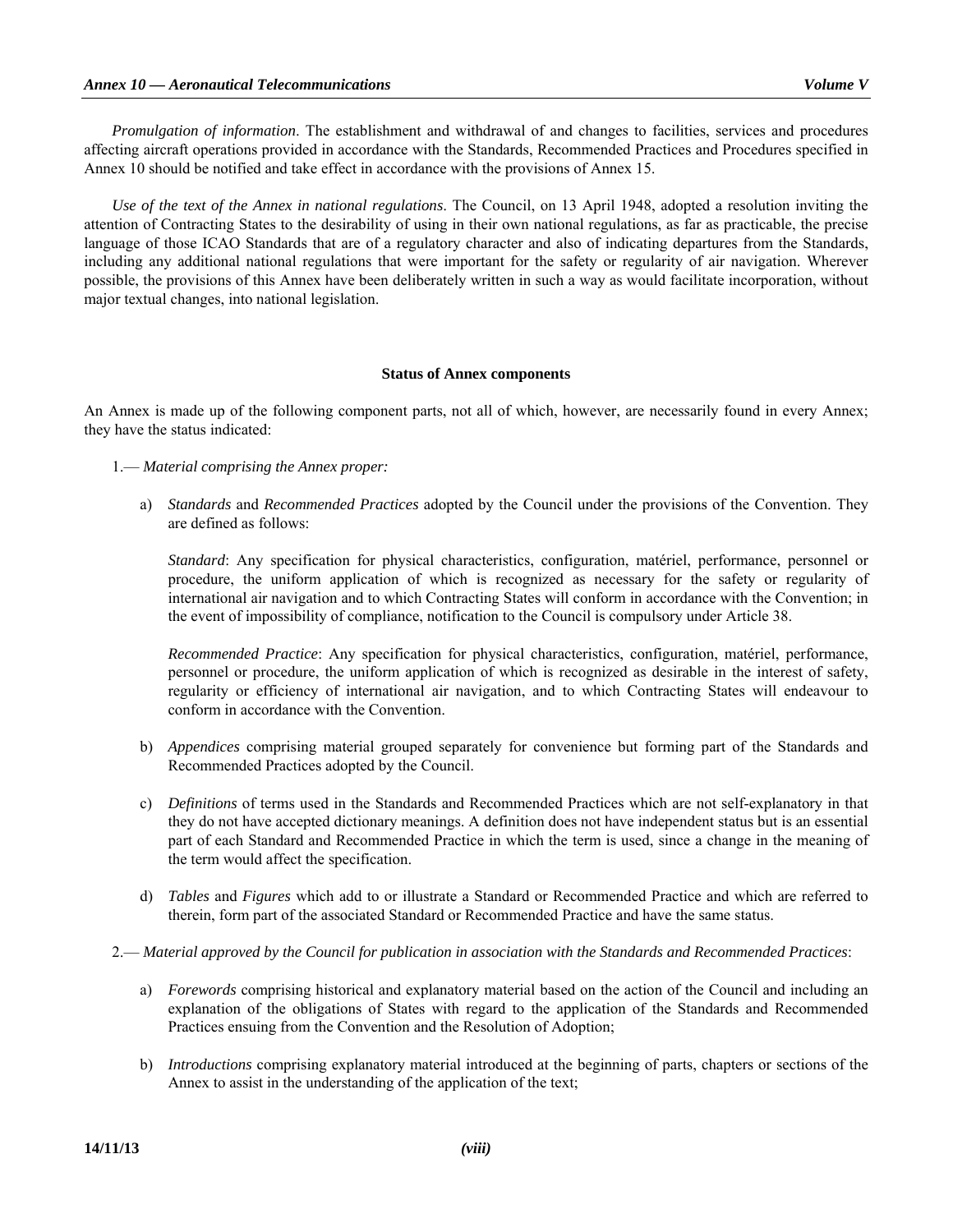- c) *Notes* included in the text, where appropriate, to give factual information or references bearing on the Standards or Recommended Practices in question, but not constituting part of the Standards or Recommended Practices;
- d) *Attachments* comprising material supplementary to the Standards and Recommended Practices, or included as a guide to their application.

#### **Disclaimer regarding patents**

Attention is drawn to the possibility that certain elements of Standards and Recommended Practices in this Annex may be the subject of patents or other intellectual property rights. ICAO shall not be responsible or liable for not identifying any or all such rights. ICAO takes no position regarding the existence, validity, scope or applicability of any claimed patents or other intellectual property rights, and accepts no responsibility or liability therefore or relating thereto.

#### **Selection of language**

This Annex has been adopted in four languages — English, French, Russian and Spanish. Each Contracting State is requested to select one of those texts for the purpose of national implementation and for other effects provided for in the Convention, either through direct use or through translation into its own national language, and to notify the Organization accordingly.

### **Editorial practices**

The following practice has been adhered to in order to indicate at a glance the status of each statement: *Standards* have been printed in light face roman; *Recommended Practices* have been printed in light face italics, the status being indicated by the prefix **Recommendation**; *Notes* have been printed in light face italics, the status being indicated by the prefix *Note*.

 The following editorial practice has been followed in the writing of specifications: for Standards the operative verb "shall" is used, and for Recommended Practices the operative verb "should" is used.

 The units of measurement used in this document are in accordance with the International System of Units (SI) as specified in Annex 5 to the Convention on International Civil Aviation. Where Annex 5 permits the use of non-SI alternative units these are shown in parentheses following the basic units. Where two sets of units are quoted it must not be assumed that the pairs of values are equal and interchangeable. It may, however, be inferred that an equivalent level of safety is achieved when either set of units is used exclusively.

 Any reference to a portion of this document, which is identified by a number and/or title, includes all subdivisions of that portion.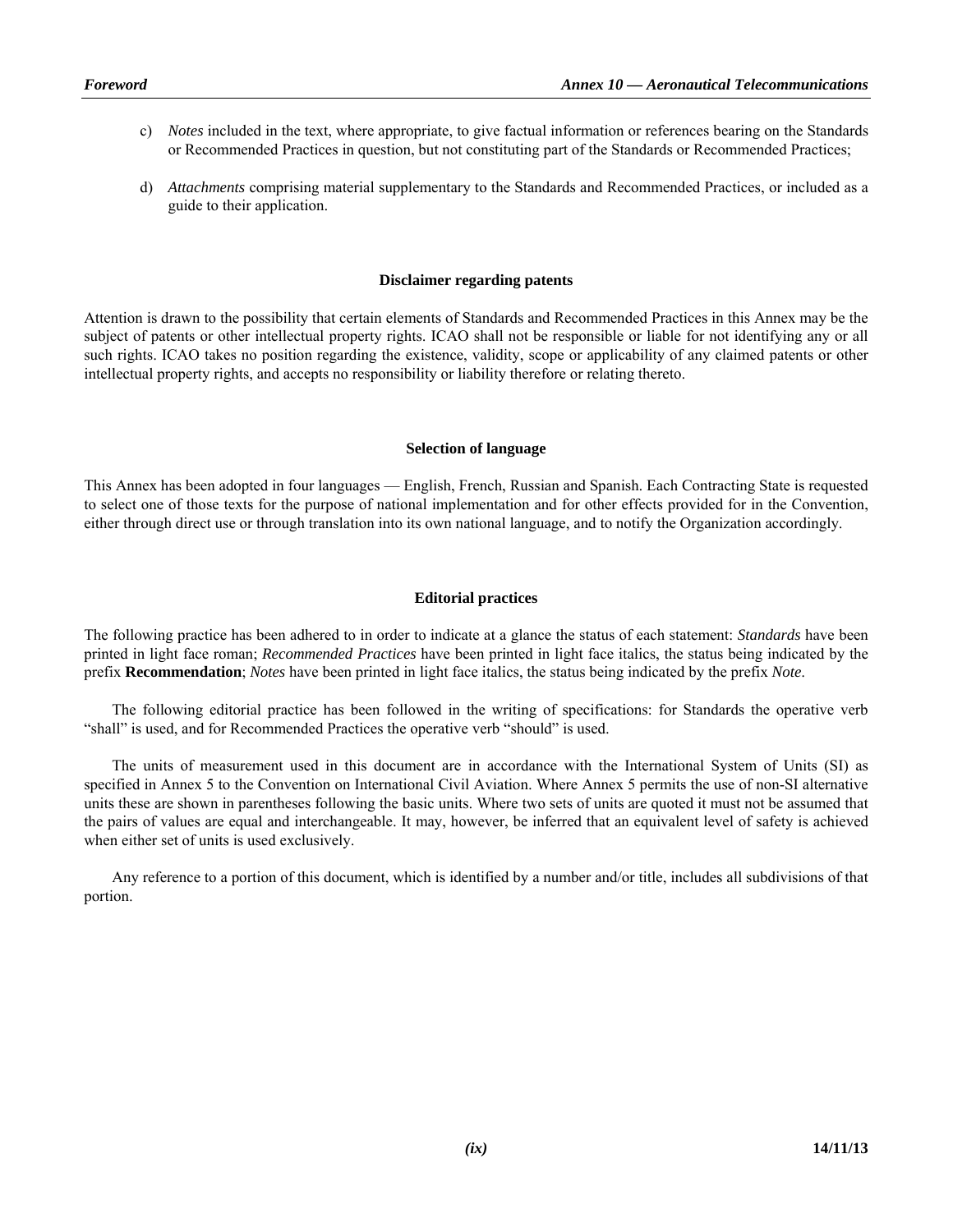| Amendment           | Source(s)                                                                                                                                           | Subject(s)                                                                                                                                                                                                                                                       | Adopted<br>Effective<br>Applicable                   |
|---------------------|-----------------------------------------------------------------------------------------------------------------------------------------------------|------------------------------------------------------------------------------------------------------------------------------------------------------------------------------------------------------------------------------------------------------------------|------------------------------------------------------|
| 71                  | Air Navigation<br>Commission;<br>SP COM/OPS/95<br>Divisional Meeting; third<br>meeting of the Aeronautical<br>Mobile Communications<br>Panel (AMCP) | Introduction of new Volume V consisting of existing<br>Annex material and addition of material relating to the<br>introduction of 8.33 kHz channel spacing and changes to<br>material related to the protection of air-ground<br>communications in the VHF band. | 12 March 1996<br>15 July 1996<br>7 November 1996     |
| 72                  | Air Navigation<br>Commission; fourth<br>meeting of the Aeronautical<br>Mobile Communications<br>Panel (AMCP)                                        | Definition for VHF digital link; amendment to Table 4-1<br>$(bis)$ .                                                                                                                                                                                             | 12 March 1997<br>21 July 1997<br>6 November 1997     |
| 73                  |                                                                                                                                                     | No change.                                                                                                                                                                                                                                                       |                                                      |
| 74                  |                                                                                                                                                     | Air Navigation Commission Introduction of: a) an interpilot air-to-air channel; and b)<br>changes to specifications on emergency locator<br>transmitters.                                                                                                        | 18 March 1999<br>19 July 1999<br>4 November 1999     |
| 75                  | Air Navigation<br>Commission; sixth meeting<br>of the Aeronautical Mobile<br><b>Communications Panel</b><br>(AMCP)                                  | Clarification of guidance material on VDL interference<br>immunity performance.                                                                                                                                                                                  | 13 March 2000<br>17 July 2000<br>2 November 2000     |
| 76<br>(2nd Edition) | Seventh meeting of the<br><b>Aeronautical Mobile</b><br><b>Communications Panel</b><br>(AMCP)                                                       | Integrated voice and data link system (VDL Mode 3); data<br>link satisfying surveillance applications (VDL Mode 4);<br>update of references to the ITU Radio Regulations.                                                                                        | 12 March 2001<br>16 July 2001<br>1 November 2001     |
| 77                  | Secretariat                                                                                                                                         | Consequential changes resulting from GNSS SARPs which<br>provide for GBAS data broadcast in the band 108 -<br>117.975 MHz.                                                                                                                                       | 27 February 2002<br>15 July 2002<br>28 November 2002 |
| 78                  |                                                                                                                                                     | No change.                                                                                                                                                                                                                                                       |                                                      |
| 79                  |                                                                                                                                                     | No change.                                                                                                                                                                                                                                                       |                                                      |
| 80                  |                                                                                                                                                     | No change.                                                                                                                                                                                                                                                       |                                                      |
| 81                  |                                                                                                                                                     | No change.                                                                                                                                                                                                                                                       |                                                      |
| 82                  |                                                                                                                                                     | No change.                                                                                                                                                                                                                                                       |                                                      |
| 83                  |                                                                                                                                                     | No change.                                                                                                                                                                                                                                                       |                                                      |
| 84                  |                                                                                                                                                     | No change.                                                                                                                                                                                                                                                       |                                                      |

Table A. Amendments to Annex 10, Volume V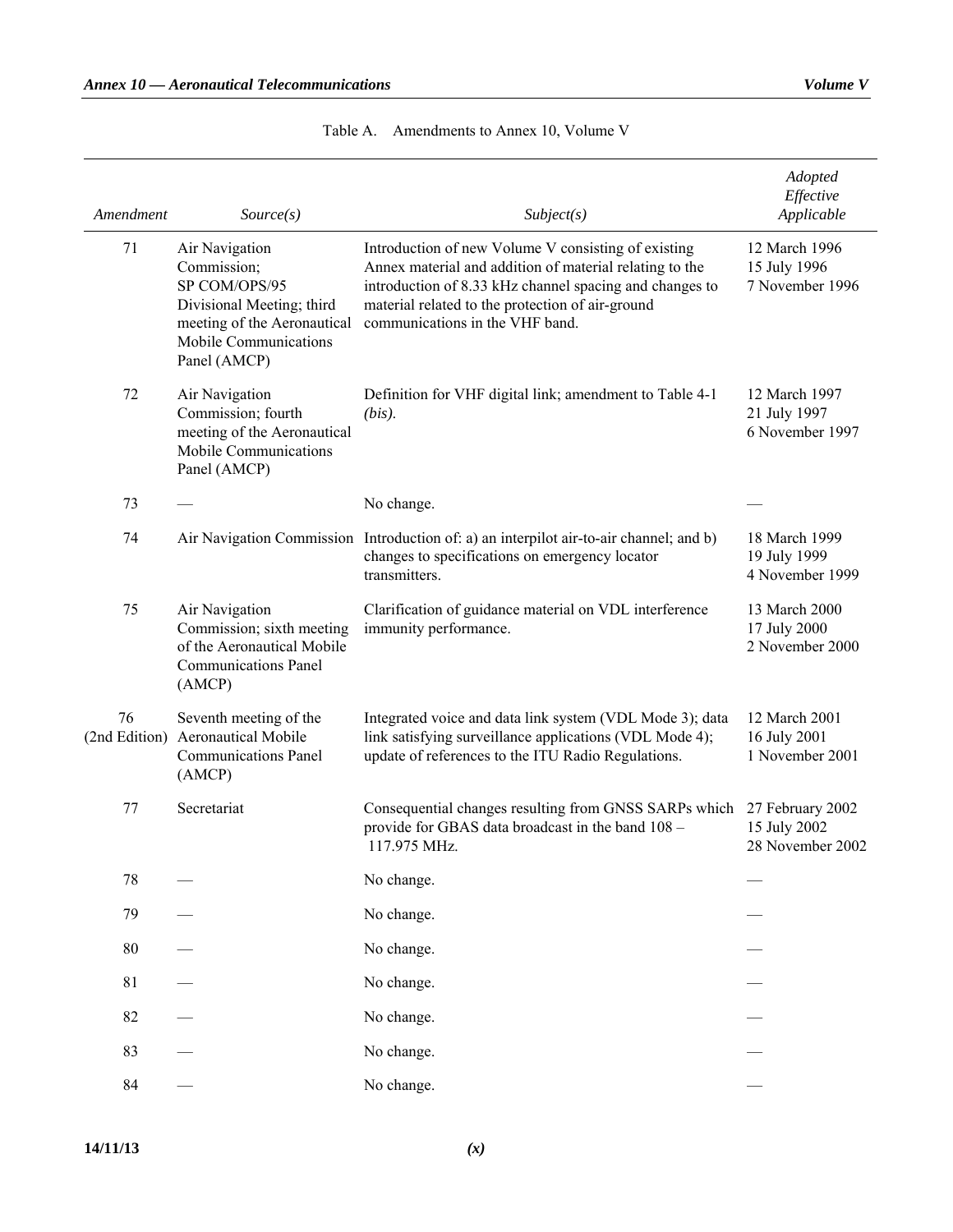| Amendment | Source(s)                                            | Subject(s)                                                                                                                                                                  | Adopted<br>Effective<br>Applicable                   |
|-----------|------------------------------------------------------|-----------------------------------------------------------------------------------------------------------------------------------------------------------------------------|------------------------------------------------------|
| 85        |                                                      | No change.                                                                                                                                                                  |                                                      |
| 86        |                                                      | No change.                                                                                                                                                                  |                                                      |
| 87        |                                                      | No change.                                                                                                                                                                  |                                                      |
| $88-A$    | Aeronautical<br><b>Communications Panel</b><br>(ACP) | Alignment of SARPs with prior updates to the ITU<br>a)<br>Radio Regulations and Annex 10, Volume III;<br>Revision of VHF frequency assignment planning<br>b)<br>provisions. | 27 February 2013<br>15 July 2013<br>14 November 2013 |

 $\mathcal{L}=\{1,2,3,4,5\}$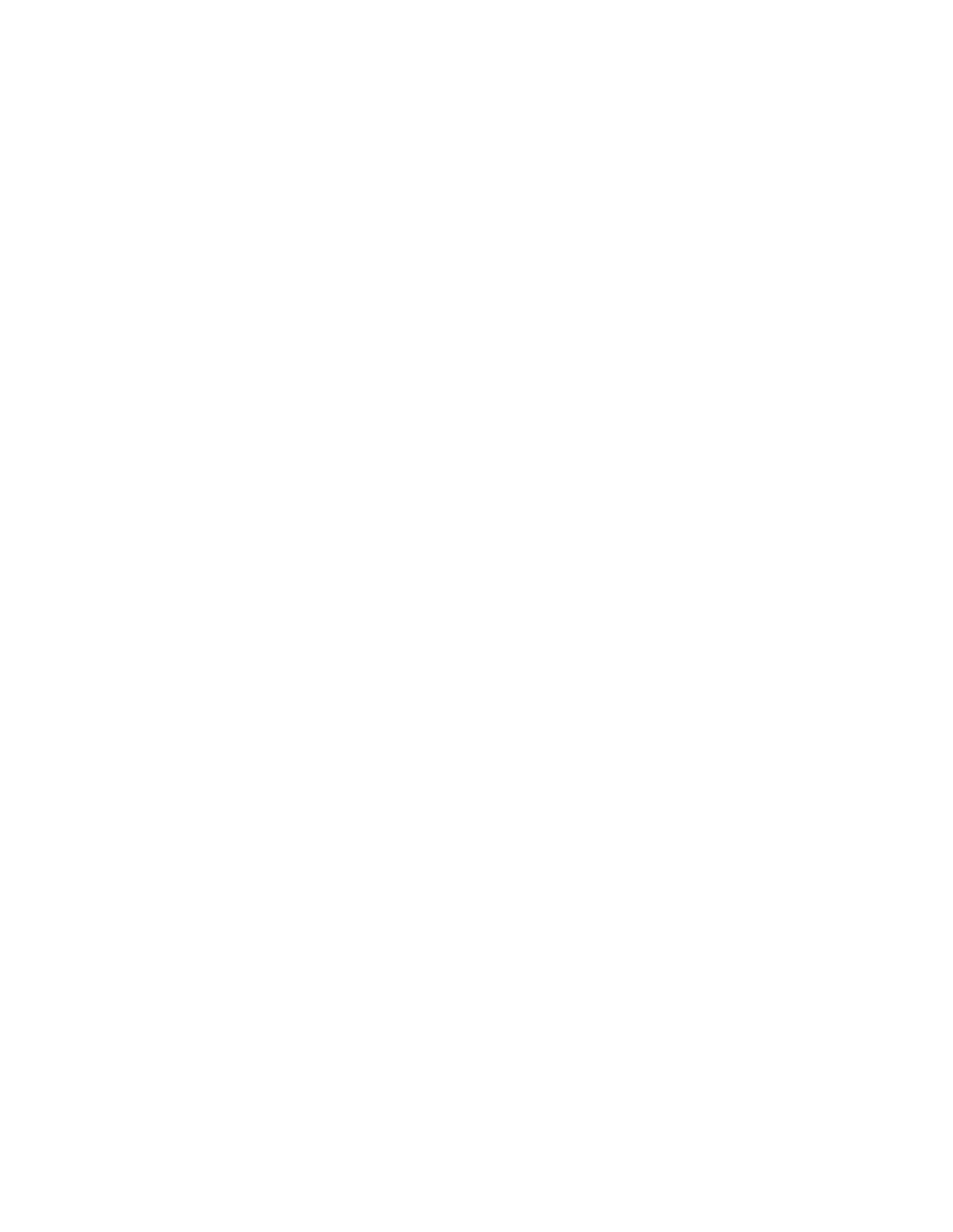# **INTERNATIONAL STANDARDS AND RECOMMENDED PRACTICES**

# **CHAPTER 1. DEFINITIONS**

*Note.— All references to "Radio Regulations" are to the Radio Regulations published by the International Telecommunication Union (ITU). Radio Regulations are amended from time to time by the decisions embodied in the Final Acts of World Radiocommunication Conferences held normally every two to three years. Further information on the ITU processes as they relate to aeronautical radio system frequency use is contained in the Handbook on Radio Frequency* Spectrum Requirements for Civil Aviation including statement of approved ICAO policies *(Doc 9718).*

When the following terms are used in this volume of the Annex, they have the following meanings:

- *Alternative means of communication.* A means of communication provided with equal status, and in addition to the primary means.
- *Double channel simplex.* Simplex using two frequency channels, one in each direction.

*Note.— This method was sometimes referred to as cross-band.*

- *Duplex.* A method in which telecommunication between two stations can take place in both directions simultaneously.
- *Frequency channel.* A continuous portion of the frequency spectrum appropriate for a transmission utilizing a specified class of emission.

*Note.— The classification of emissions and information relevant to the portion of the frequency spectrum appropriate for a given type of transmission (bandwidths) are specified in the Radio Regulations, Article 2 and Appendix 1.*

- *Offset frequency simplex.* A variation of single channel simplex wherein telecommunication between two stations is effected by using in each direction frequencies that are intentionally slightly different but contained within a portion of the spectrum allotted for the operation.
- *Operational control communications.* Communications required for the exercise of authority over the initiation, continuation, diversion or termination of a flight in the interest of the safety of the aircraft and the regularity and efficiency of a flight.

*Note.*— Such communications are normally required for the exchange of messages between aircraft and aircraft *operating agencies.*

*Primary means of communication.* The means of communication to be adopted normally by aircraft and ground stations as a first choice where alternative means of communication exist.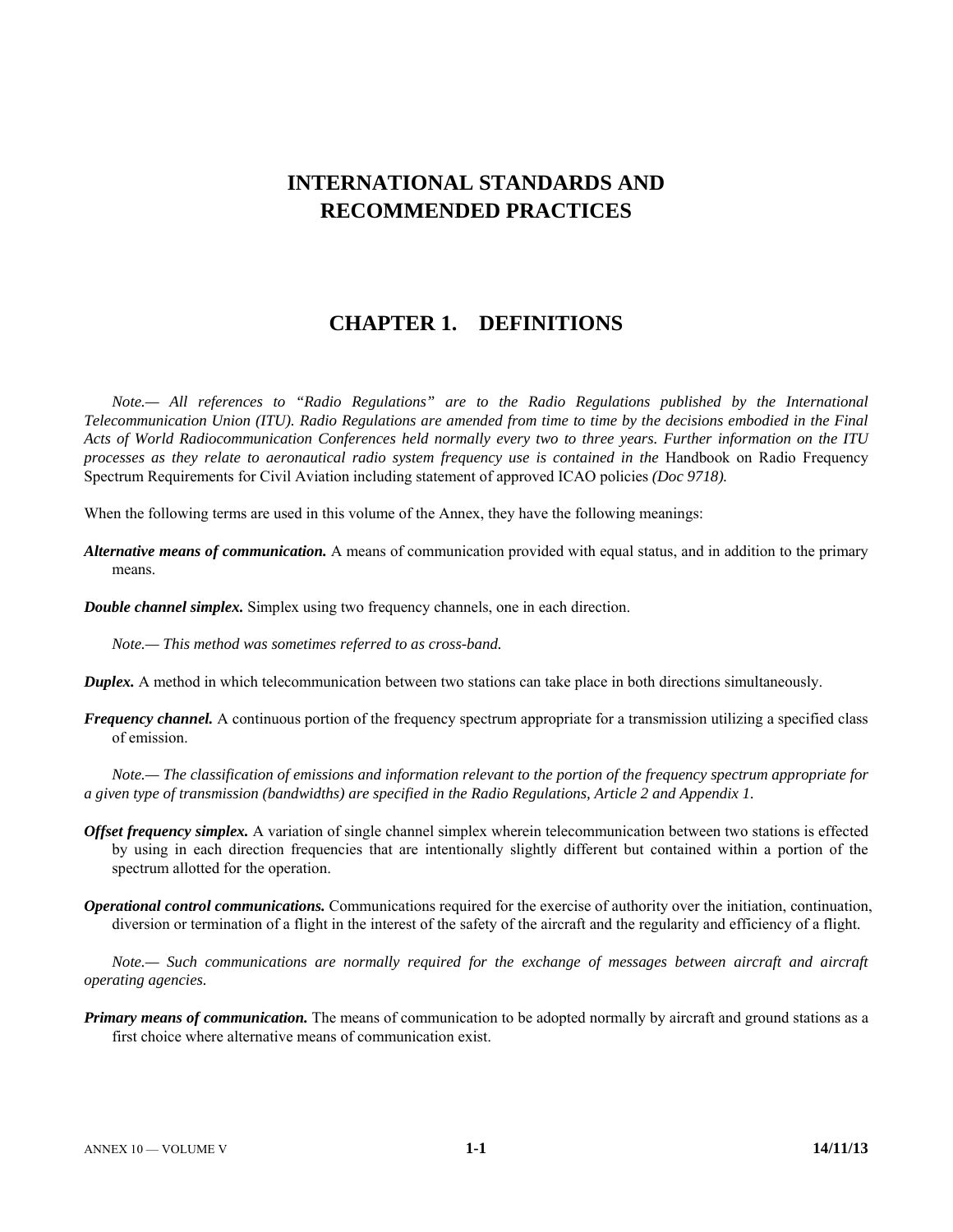*Simplex.* A method in which telecommunication between two stations takes place in one direction at a time.

*Note.— In application to the aeronautical mobile service, this method may be subdivided as follows:*

- *a) single channel simplex;*
- *b) double channel simplex;*
- *c) offset frequency simplex.*

*Single channel simplex.* Simplex using the same frequency channel in each direction.

*VHF digital link (VDL).* A constituent mobile subnetwork of the aeronautical telecommunication network (ATN), operating in the aeronautical mobile VHF frequency band. In addition, the VDL may provide non-ATN functions such as, for instance, digitized voice.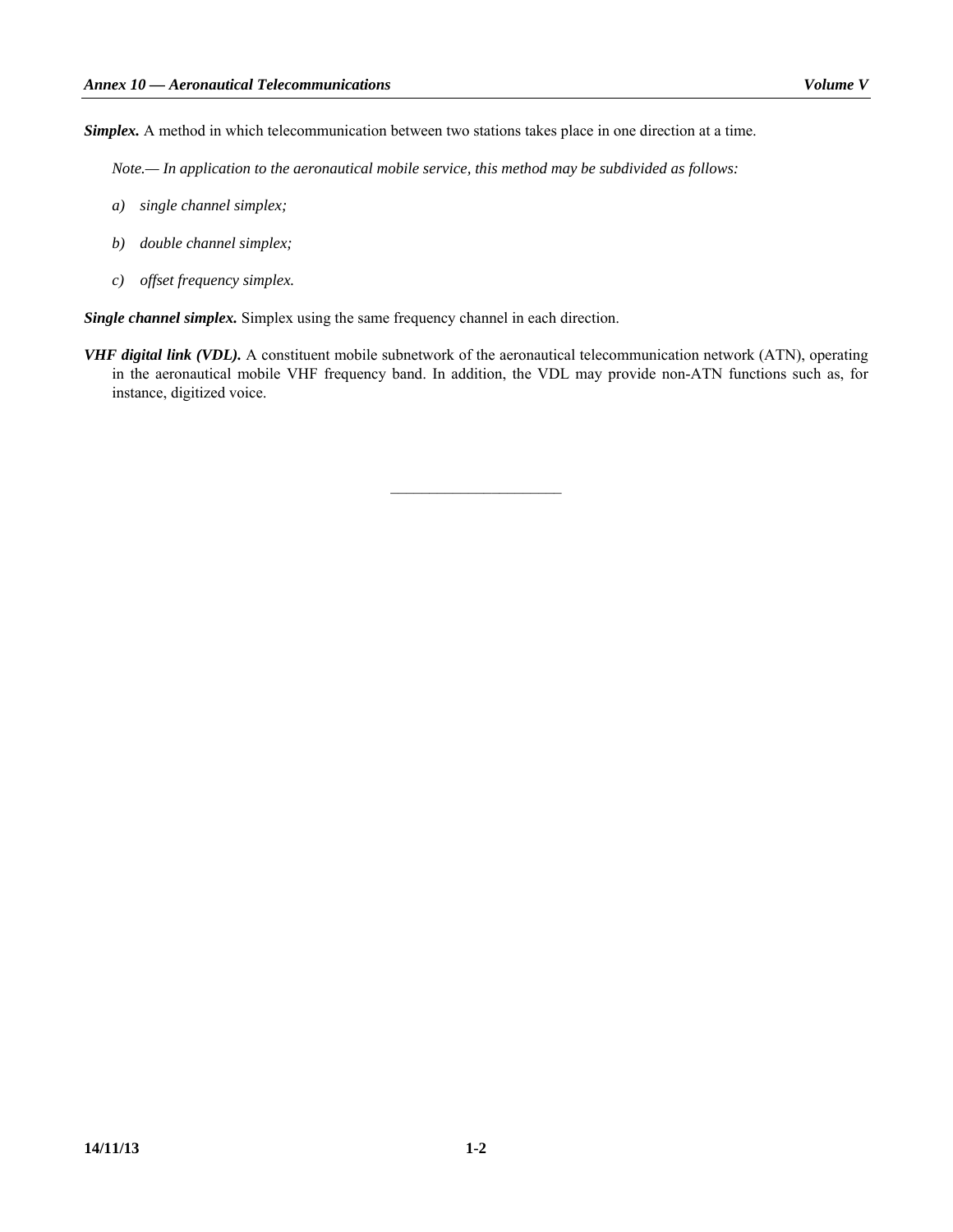# **CHAPTER 2. DISTRESS FREQUENCIES**

#### **Introduction**

*The ITU Radio Regulations Article 30 provides general conditions for distress and safety communications for all mobile services. The aeronautical mobile service is also permitted under Article 30, Section III, No. 30.9 to conform to special arrangements between governments where these have been agreed. ICAO Annexes constitute such agreements.* 

 *The Standards and Recommended Practices relating to radio frequencies for distress communications take into account certain procedures that have been adopted by ICAO and also certain provisions made by the ITU in its Radio Regulations.* 

*Annex 10, Volume II requires that an aircraft in distress when it is airborne should use the frequency in use for normal communications with aeronautical stations at the time. However, it is recognized that, after an aircraft has crashed or ditched, there is a need for designating a particular frequency or frequencies to be used in order that uniformity may be attained on a worldwide basis, and so that a guard may be maintained or set up by as many stations as possible including direction-finding stations, and stations of the maritime mobile service.* 

*The frequency 2 182 kHz also offers possibilities for communication between aircraft and stations of the maritime mobile service. The ITU Radio Regulations specify in Article 30, Section III, No. 30.11 that the frequency 2 182 kHz is the international distress frequency for radiotelephony to be used for emergency communications by ship, aircraft and survival craft stations using frequencies in the authorized bands between 1 605 kHz and 4 000 kHz when requesting assistance from, or communicating with, the maritime service.* 

 *With respect to emergency locator transmitters (ELTs) designed to be detected and located by satellite, the Radio Regulations authorize the use of these devices, which are referenced in ITU as satellite emergency position indicating radio beacons (EPIRBs). ITU Radio Regulations Article 31, Section I, No. 31.1 specifies that the band 406 – 406.1 MHz is used exclusively by satellite EPIRBs in the earth-to-space direction.* 

 *The frequency 4 125 kHz is also authorized by the ITU to enable communications between stations in the maritime mobile service and aircraft stations in distress. The current ITU Radio Regulations (RR 5.130 and Articles 31 and 32) state that the carrier frequency 4 125 kHz may be used by aircraft stations to communicate with stations of the maritime mobile service for distress and safety purposes. The aeronautical mobile (R) service frequencies 3 023 kHz and 5 680 kHz may be employed for coordinated search and rescue operations with the maritime mobile service under RR 5.115.* 

 *With respect to survival craft stations, the Radio Regulations provide for the use of the frequencies 8 364 kHz, 2 182 kHz, 121.500 MHz and 243 MHz, if the survival craft is capable of operating in the bands 4 000 – 27 500 kHz, 1 605 – 2 850 kHz, 117.975 – 137.000 MHz and 235 – 328.6 MHz respectively (RR Articles 31 and 32).* 

### **2.1 Frequencies for emergency locator transmitters (ELTs) for search and rescue**

 2.1.1 All emergency locator transmitters carried in compliance with Standards of Annex 6, Parts I, II and III shall operate on both 406 MHz and 121.500 MHz.

*Note 1.— ITU Radio Regulations (5.256 ) provide for the use of 243 MHz in addition to the above frequencies.*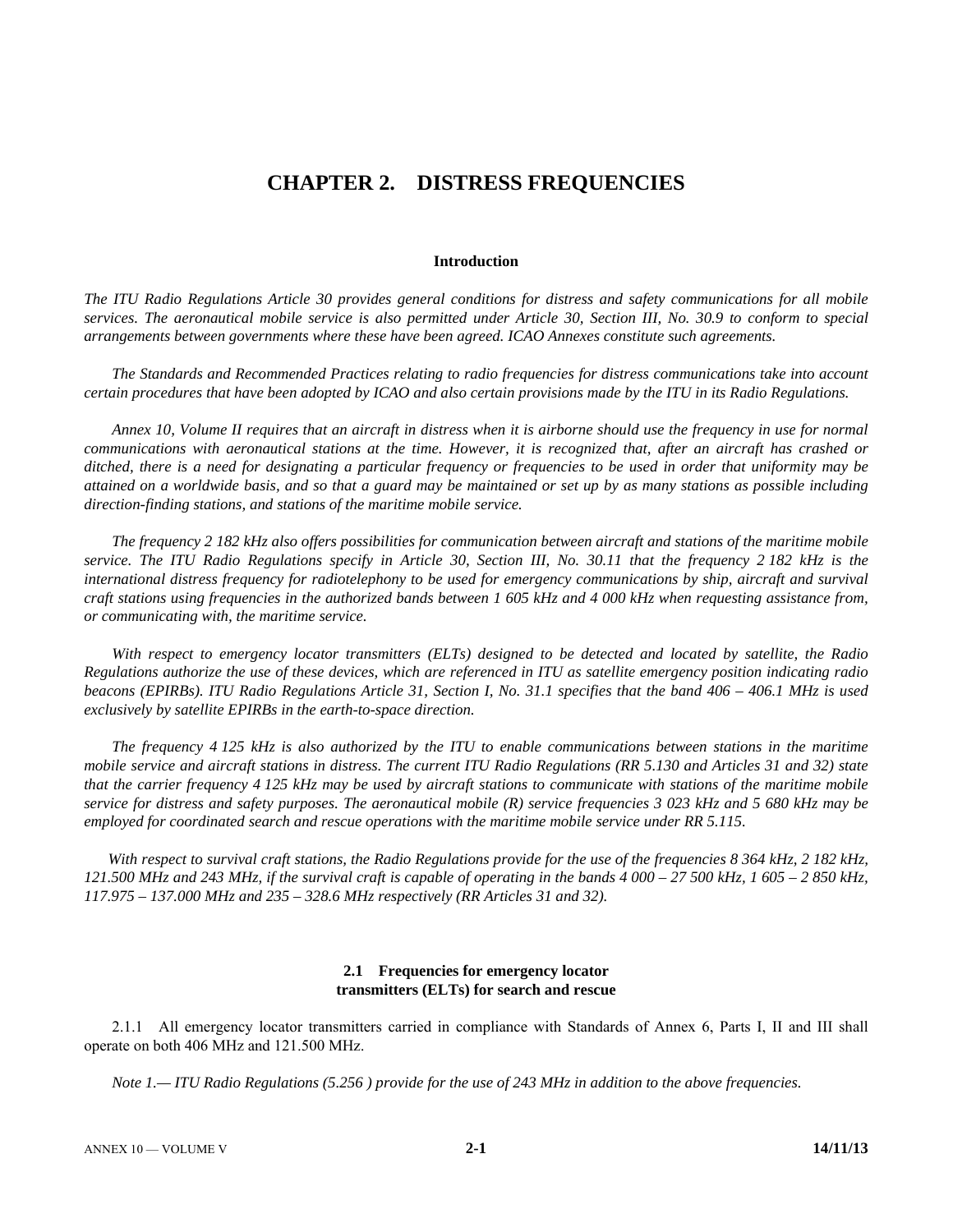### **2.2 Search and rescue frequencies**

 2.2.1 Where there is a requirement for the use of high frequencies for search and rescue scene of action coordination purposes, the frequencies 3 023 kHz and 5 680 kHz shall be employed.

 2.2.2 **Recommendation.—** *Where specific frequencies are required for communication between rescue coordination centres and aircraft engaged in search and rescue operations, they should be selected regionally from the appropriate aeronautical mobile frequency bands in light of the nature of the provisions made for the establishment of search and rescue aircraft.* 

*Note.— Where civil commercial aircraft take part in search and rescue operations, they will normally communicate on the appropriate en-route channels with the flight information centre associated with the rescue coordination centre concerned.*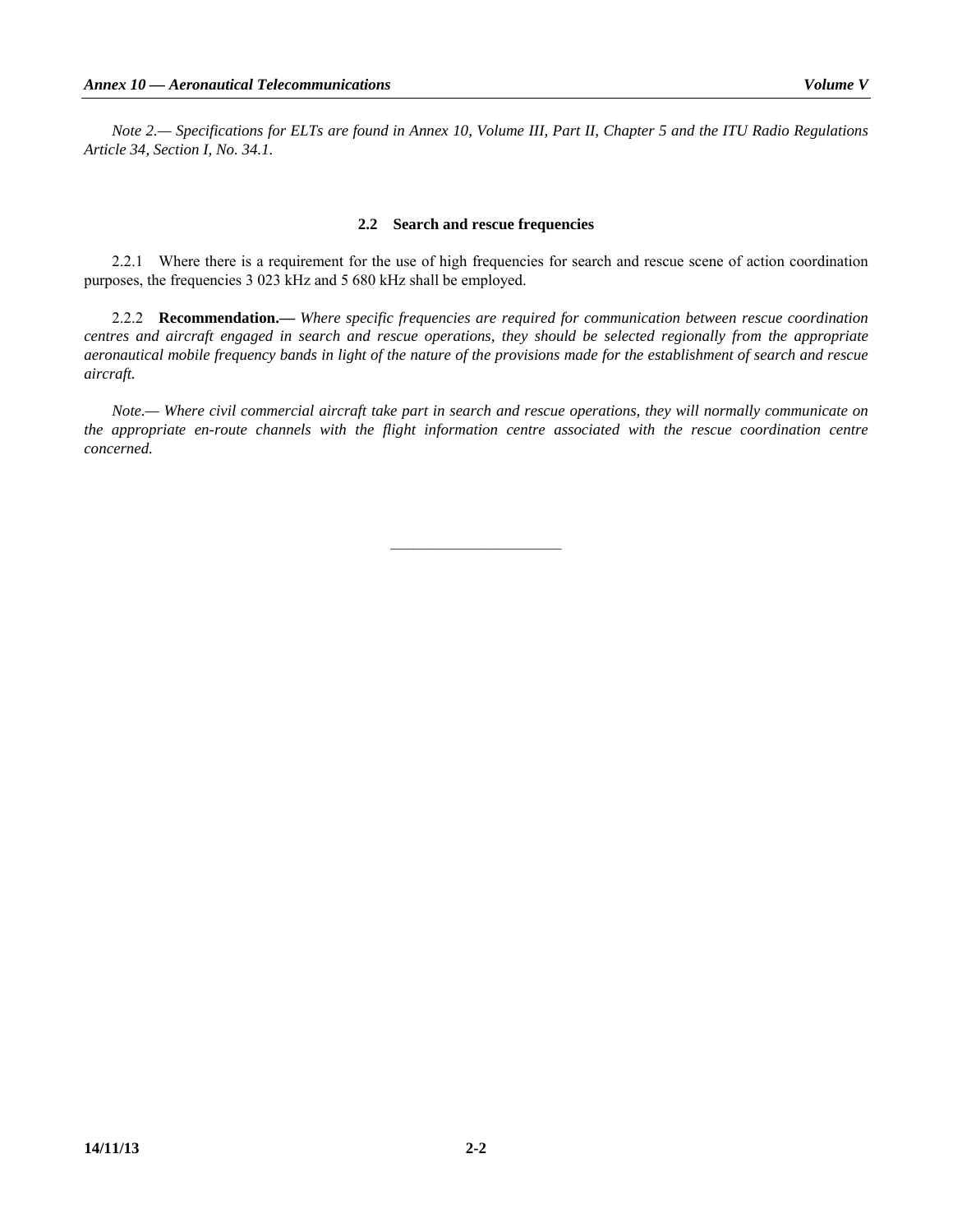# **CHAPTER 3. UTILIZATION OF FREQUENCIES BELOW 30 MHz**

#### **Introduction**

High frequency bands allocated to the aeronautical mobile (R) service

*The frequency bands between 2.8 MHz and 22 MHz allocated to the aeronautical mobile (R) service are given in Article 5 of the ITU Radio Regulations. The utilization of these bands must be in accordance with the relevant provisions of the Radio Regulations and in particular Appendix 27 to the Radio Regulations. In the utilization of these bands, States' attention is drawn to the possibility of harmful radio interference from non-aeronautical sources of radio frequency energy and the need to take appropriate measures to minimize its effects.* 

#### **3.1 Method of operations**

 3.1.1 In the aeronautical mobile service, single channel simplex shall be used in radiotelephone communications utilizing radio frequencies below 30 MHz in the bands allocated exclusively to the aeronautical mobile (R) service.

3.1.2 Assignment of single sideband channels

3.1.2.1 Single sideband channels shall be assigned in accordance with Annex 10, Volume III, Part II, Chapter 2, 2.4.

 3.1.2.2 For the operational use of the channels concerned, administrations shall take into account the provisions of 27/19 of Appendix 27 of the ITU Radio Regulations.

 3.1.2.3 **Recommendation.—** *The use of aeronautical mobile (R) frequencies below 30 MHz for international operations should be coordinated as specified in Appendix 27 of the ITU Radio Regulations as follows:* 

27/19 The International Civil Aviation Organization (ICAO) co-ordinates radiocommunications of the aeronautical mobile (R) service with international aeronautical operations and this Organization should be consulted in all appropriate cases in the operational use of the frequencies in the Plan.

 3.1.2.4 **Recommendation.—** *Where international operating requirements for HF communications cannot be satisfied by the Frequency Allotment Plan at Part 2 of Appendix 27 to the Radio Regulations, an appropriate frequency may be assigned as specified in Appendix 27 by the application of the following provisions:* 

27/20 It is recognized that not all the sharing possibilities have been exhausted in the Allotment Plan contained in this Appendix. Therefore, in order to satisfy particular operational requirements which are not otherwise met by this Allotment Plan, Administrations may assign frequencies from the aeronautical mobile (R) bands in areas other than those to which they are allotted in this Plan. However, the use of the frequencies so assigned must not reduce the protection to the same frequencies in the areas where they are allotted by the Plan below that determined by the application of the procedure defined in Part I, Section II B of this Appendix.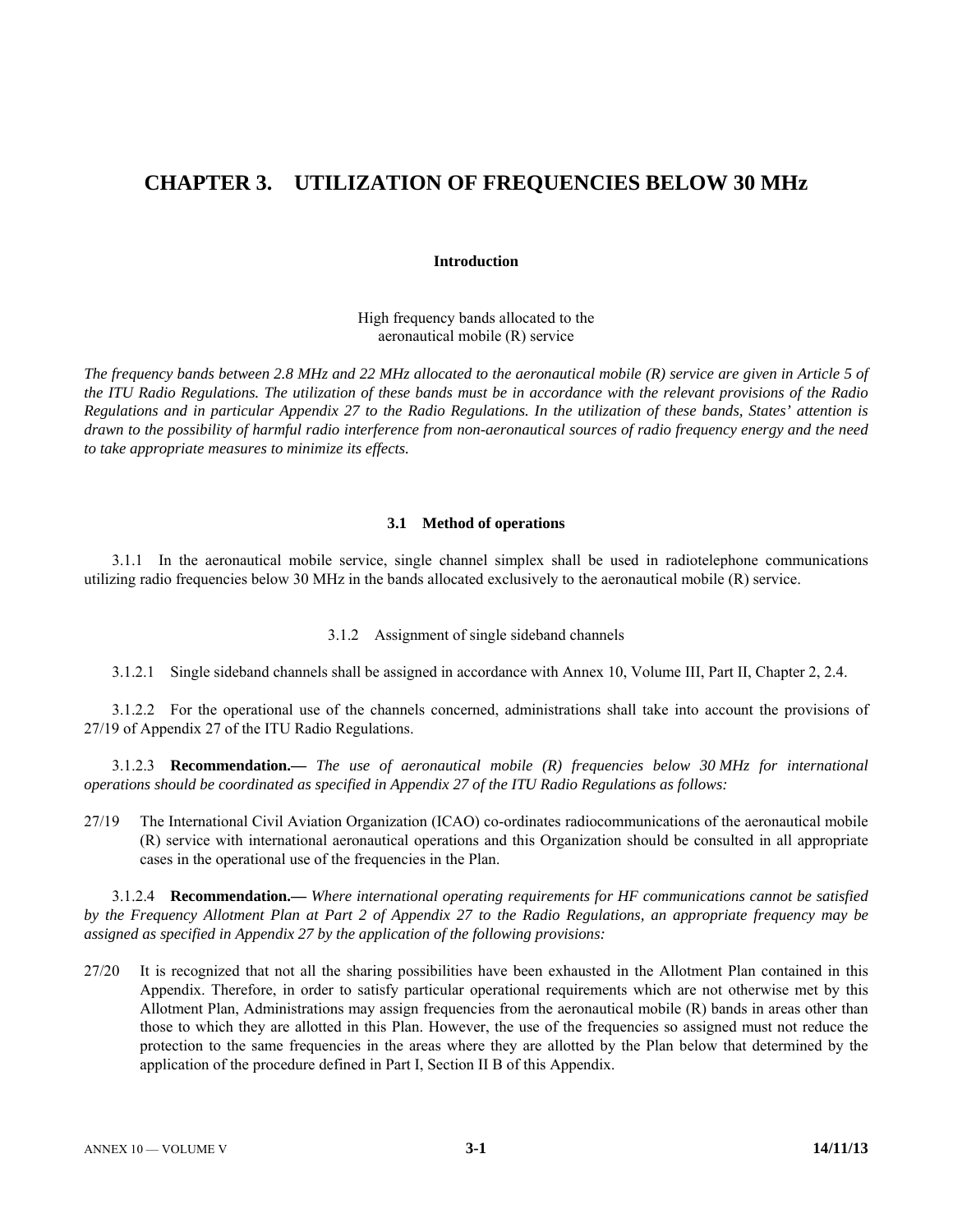*Note.— Part I, Section II B of Appendix 27 relates to Interference Range Contours, and application of the procedure results in a protection ratio of 15 dB.*

- 27/21 When necessary to satisfy the needs of international air operations Administrations may adapt the allotment procedure for the assignment of aeronautical mobile (R) frequencies, which assignments shall then be the subject of prior agreement between Administrations affected.
- 27/22 The co-ordination described in No. 27/19 shall be effected where appropriate and desirable for the efficient utilization of the frequencies in question, and especially when the procedures of No. 27/21 are unsatisfactory.
	- 3.1.2.5 The use of classes of emission J7B and J9B shall be subject to the following provisions of Appendix 27:
- 27/12 For radiotelephone emissions, the audio frequencies will be limited to between 300 and 2 700 Hz and the occupied bandwidth of other authorized emissions will not exceed the upper limit of J3E emissions. In specifying these limits, however, no restriction in their extension is implied in so far as emissions other than J3E are concerned, provided that the limits of unwanted emissions are met (see Nos. 27/73 and 27/74).
- 27/14 On account of the possibility of interference, a given channel should not be used in the same allotment area for radiotelephony and data transmissions.
- 27/15 The use of channels derived from the frequencies indicated in 27/18 for the various classes of emissions other than J3E and H2B will be subject to special arrangements by the Administrations concerned and affected in order to avoid harmful interference which may result from the simultaneous use of the same channel for several classes of emission.

## 3.1.3 Assignment of frequencies for aeronautical operational control communications

 3.1.3.1 Worldwide frequencies for aeronautical operational control communications are required to enable aircraft operating agencies to meet the obligations prescribed in Annex 6, Part I. Assignment of these frequencies shall be in accordance with the following provisions of Appendix 27:

- 27/9 A world-wide allotment area is one in which frequencies are allotted to provide long distance communications between an aeronautical station within that allotment area and aircraft operating anywhere in the world.<sup>1</sup>
- 27/217 The world-wide frequency allotments appearing in the tables at No. 27/213 and Nos. 27/218 to 27/231, except for carrier (reference) frequencies 3 023 kHz and 5 680 kHz, are reserved for assignment by administrations to stations operating under authority granted by the administration concerned for the purpose of serving one or more aircraft operating agencies. Such assignments are to provide communications between an appropriate aeronautical station and an aircraft station anywhere in the world for exercising control over regularity of flight and for safety of aircraft. Worldwide frequencies are not to be assigned by administrations for MWARA, RDARA and VOLMET purposes. Where the operational area of an aircraft lies wholly within a RDARA or sub-RDARA boundary, frequencies allotted to those RDARAs and sub-RDARAs shall be used.

*Note 1.— Tables 27/213 and 27/218 to 27/231 appearing in Appendix 27 to the ITU Radio Regulations refer to, respectively, the Frequency Allotment Plan, listing frequencies by areas, and the Frequency Allotment Plan, listing frequencies in numerical order.* 

 *Note 2.— Guidance material on the assignment of worldwide frequencies is contained in Attachment B.*

 $\overline{a}$ 

<sup>1.</sup> The type of communications referred to in 27/9 may be regulated by administrations.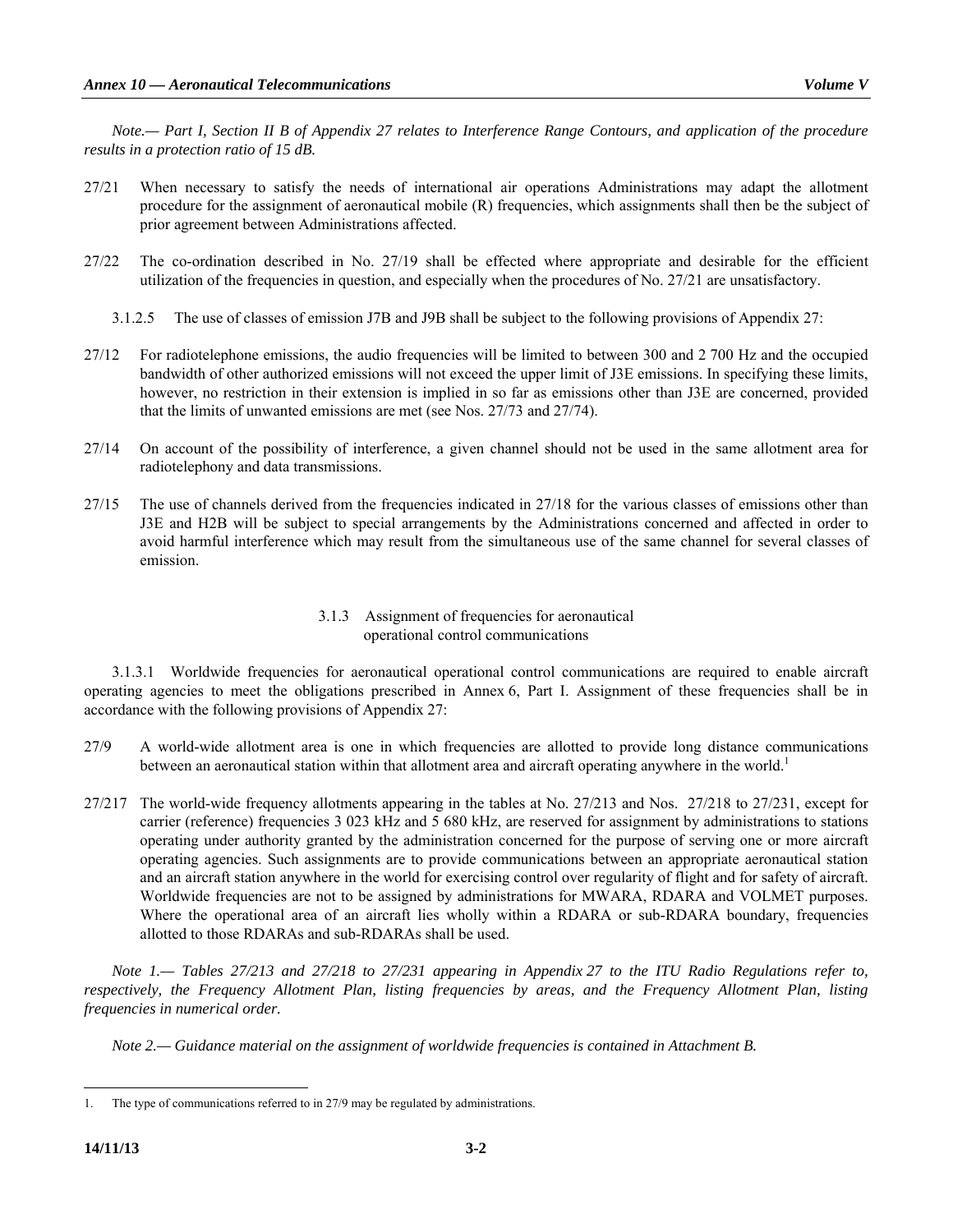## **3.2 NDB frequency management**

- 3.2.1 **Recommendation.—** *NDB frequency management should take into account the following:*
- *a) the interference protection required at the edge of the rated coverage;*
- *b) the application of the figures shown for typical ADF equipment;*
- *c) the geographical spacings and the respective rated coverages;*
- *d) the possibility of interference from spurious radiation generated by non-aeronautical sources (e.g. electric power services, power line communication systems, industrial radiation, etc.).*

*Note 1.— Guidance material to assist in determining the application of the foregoing is given in Attachment A.* 

*Note 2.— Attention is drawn to the fact that some portions of the bands available for aeronautical beacons are shared with other services.* 

 3.2.2 **Recommendation.—** *To alleviate frequency congestion problems at locations where two separate ILS facilities serve opposite ends of a single runway, the assignment of a common frequency to both of the outer locators should be permitted, and the assignment of a common frequency to both of the inner locators should be permitted, provided that:* 

- *a) the operational circumstances permit;*
- *b) each locator is assigned a different identification signal; and*
- *c) arrangements are made whereby locators using the same frequency cannot radiate simultaneously.*

*Note.— The Standard in Annex 10, Volume I, 3.4.4.4, specifies the equipment arrangements to be made.*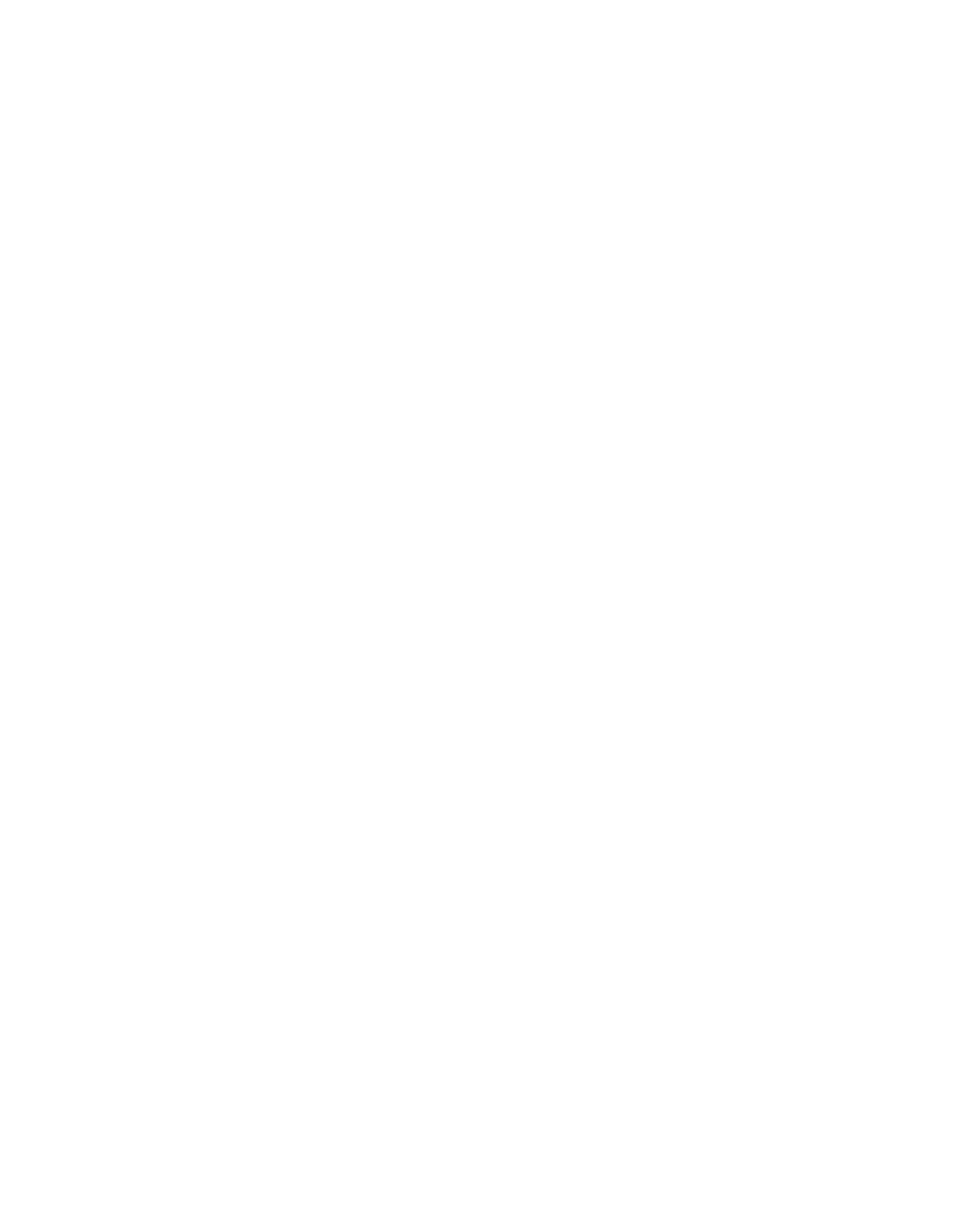# **CHAPTER 4. UTILIZATION OF FREQUENCIES ABOVE 30 MHz**

 *Note.— Details pertaining to the allocation of spectrum to aeronautical services, including footnoted allocations and restrictions, are contained in both the International Telecommunication Union (ITU) Radio Regulations and the ICAO*  Handbook on Radio Frequency Spectrum Requirements for Civil Aviation including statement of approved ICAO policies *(Doc 9718).* 

#### **4.1 Utilization in the frequency band 117.975 – 137.000 MHz**

#### Introduction

*Section 4.1 deals with Standards and Recommended Practices (SARPs) relating to the use of the frequency band 117.975 – 137.000 MHz and includes matters pertaining to the selection of particular frequencies for various aeronautical purposes. These SARPs are introduced by the following preface, which sets out the principles upon which the utilization of this frequency band on a worldwide basis with due regard to economy is being planned.* 

#### Preface

*The utilization of the frequency band 117.975 – 137.000 MHz on a worldwide basis with due regard to economy and practicability requires a plan that will take into account:* 

- *a) the need for an orderly evolution towards improved operation and the required degree of worldwide standardization;*
- *b) the desirability of providing for an economic transition from present utilization to optimum utilization of the frequencies available, taking into account the maximum possible utilization of existing equipment;*
- *c) the need to provide for coordination between international and national utilization so as to ensure mutual protection from interference;*
- *d) the need for providing a global framework for the coordinated development of Regional Plans;*
- *e) the need, in certain regions, to have more detailed plans and planning criteria in addition to the provisions in this section;*
- *f) the desirability of incorporating in any group of frequencies to be used those now in use for international air services;*
- *g) the need for keeping the total number of frequencies and their grouping in appropriate relation to the airborne equipment known to be widely used by international air services;*
- *h) a requirement for the provision of a single frequency that may be used for emergency purposes on a worldwide basis*  and, also, in certain regions, for another frequency that may be used as a common frequency for special purposes; *and*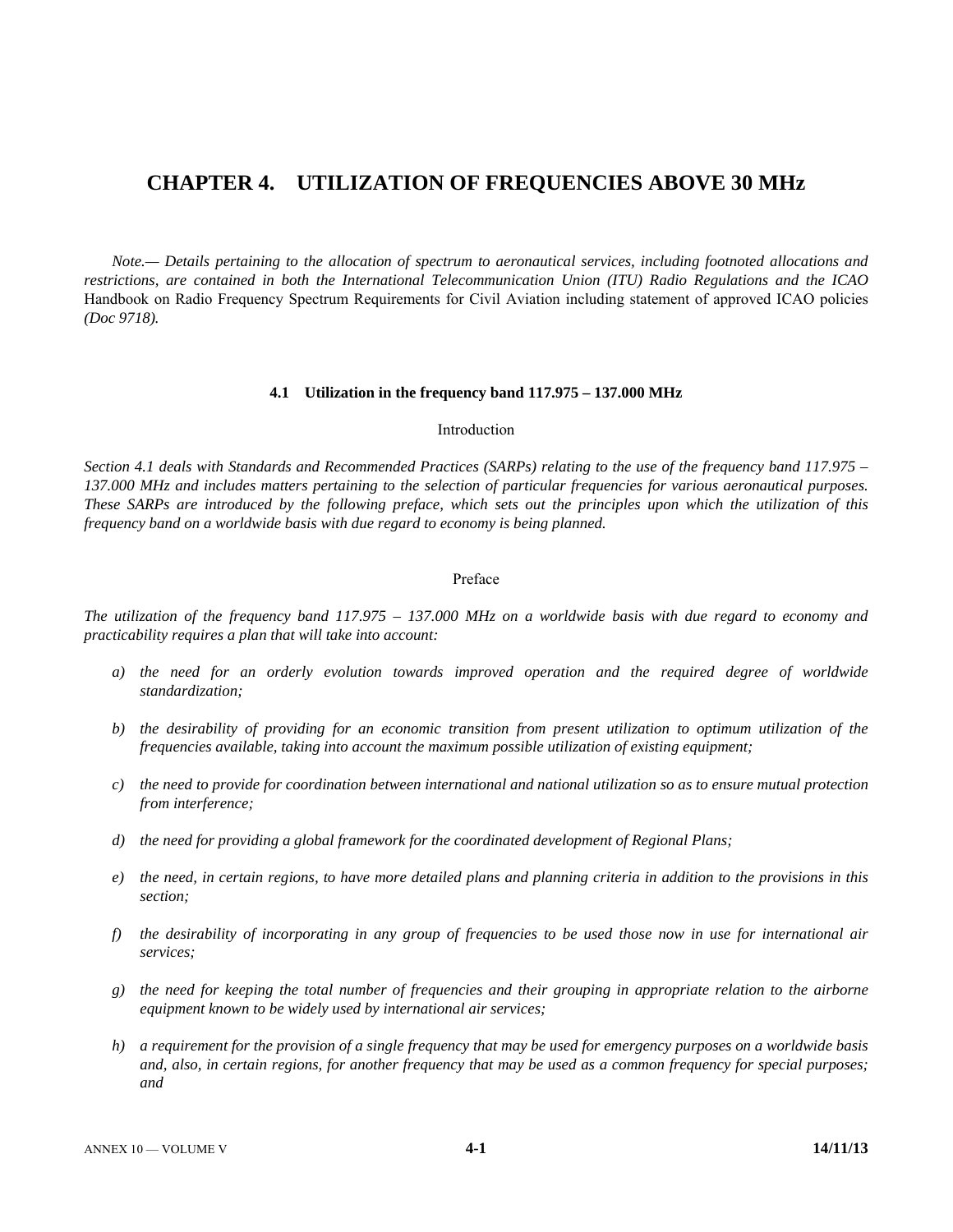4.1.1 General allotment of frequency band 117.975 – 137.000 MHz

*Note.— The plan includes a general Allotment Table that subdivides the complete frequency band 117.975 – 137.000 MHz, the chief subdivisions being the frequency bands allocated to both national and international services, and the frequency bands allocated to national services. Observance of this general subdivision should keep to a minimum the problem of coordinating national and international application.* 

4.1.1.1 The block allotment of the frequency band 117.975 – 137.000 MHz shall be as shown in Table 4-1.

#### 4.1.2 Frequency separation and limits of assignable frequencies

*Note.— In the following text, the channel spacing for 8.33 kHz channel assignments is defined as 25 kHz divided by 3 which is 8.333 ... kHz.*

 4.1.2.1 In the frequency band 117.975 – 137.000 MHz, the lowest assignable frequency shall be 118.000 MHz and the highest 136.975 MHz.

 4.1.2.2 The minimum separation between assignable frequencies in the aeronautical mobile (R) service shall be 8.33 kHz.

*Note.— It is recognized that in some regions or areas, 25 kHz channel spacing provides an adequate number of frequencies suitably related to international and national air services and that equipment designed specifically for 25 kHz channel spacing will remain adequate for services operating within such regions or areas. It is further recognized that assignments based on 25 kHz channel spacing as well as 8.33 kHz channel spacing may continue to co-exist within one region or area.* 

 4.1.2.3 Requirements for mandatory carriage of equipment specifically designed for 8.33 kHz channel spacing shall be made on the basis of regional air navigation agreements which specify the airspace of operation and the implementation timescales for the carriage of equipment, including the appropriate lead time.

 *Note.— No changes will be required to aircraft systems or ground systems operating solely in regions not using 8.33 kHz channel spacing.* 

 4.1.2.4 Requirements for mandatory carriage of equipment specifically designed for VDL Mode 2, VDL Mode 3 and VDL Mode 4 shall be made on the basis of regional air navigation agreements which specify the airspace of operation and the implementation timescales for the carriage of equipment, including the appropriate lead time.

 4.1.2.4.1 The agreement indicated in 4.1.2.4 shall provide at least two years' notice of mandatory carriage of airborne systems.

 4.1.2.5 In regions where 25 kHz channel spacing (DSB-AM and VHF digital link (VDL)) and 8.33 kHz DSB-AM channel spacing are in operation, the publication of the assigned frequency or channel of operation shall conform to the channel contained in Table 4-1 (*bis*).

*Note.— Table 4-1* (bis) *provides the frequency channel pairing plan which retains the numerical designator of the 25 kHz DSB-AM environment and allows unique identification of a 25 kHz VDL and 8.33 kHz channel.*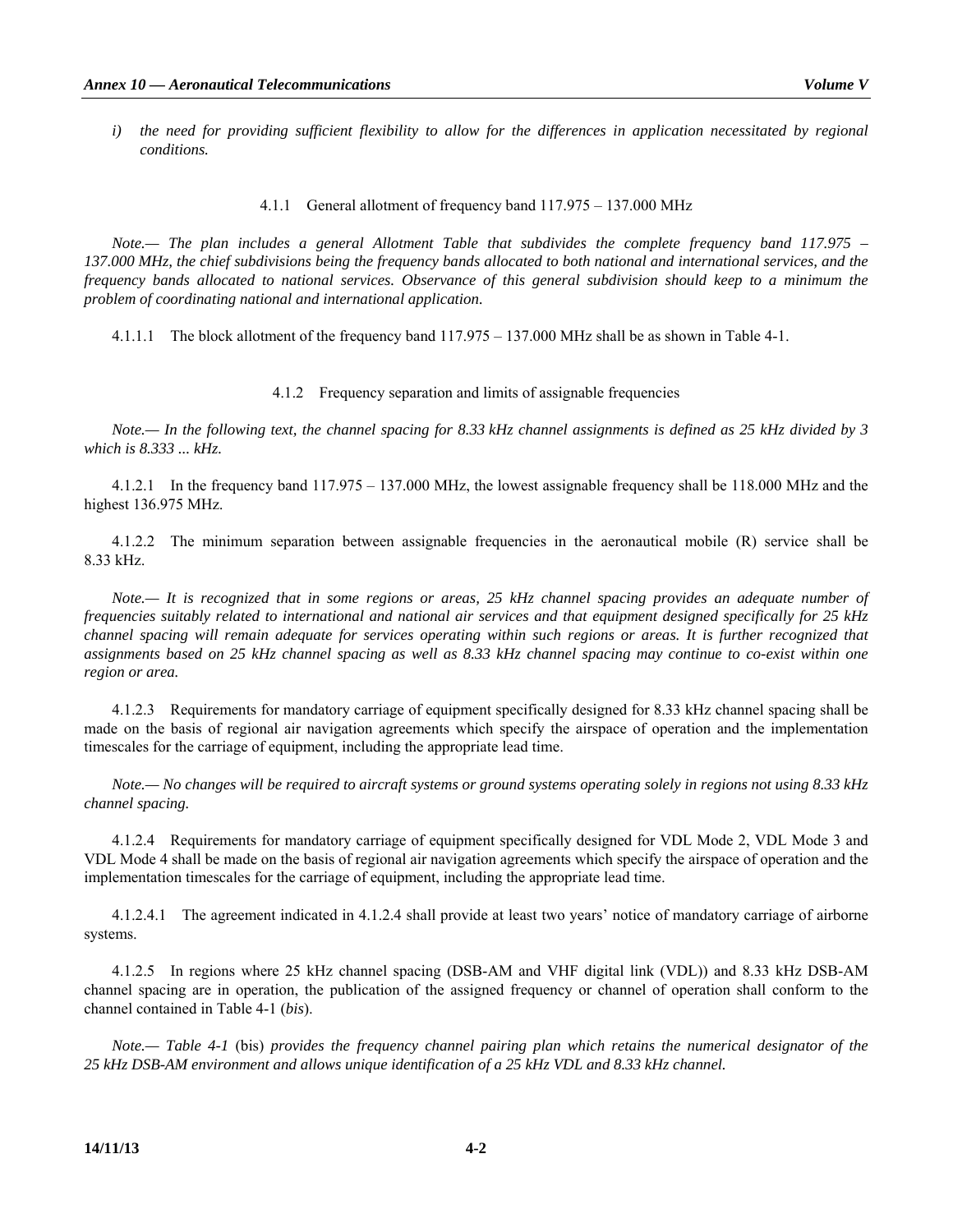|            | <b>Block</b> allotment<br>frequencies (MHz) | Worldwide utilization                                                    | Remarks                                                                                                                                                                                                                      |
|------------|---------------------------------------------|--------------------------------------------------------------------------|------------------------------------------------------------------------------------------------------------------------------------------------------------------------------------------------------------------------------|
| a)         | $118.000 -$<br>121.450 inclusive            | <b>International and National</b><br><b>Aeronautical Mobile Services</b> | Specific international allotments will be determined in the light<br>of regional agreement. National assignments are covered by<br>the provisions in $4.1.4.8$ and $4.1.4.9$ .                                               |
| b)         | 121.500                                     | Emergency frequency                                                      | See 4.1.3.1. In order to provide a guard band for the protection<br>of the aeronautical emergency frequency, the nearest<br>assignable frequencies on either side of 121.500 MHz are<br>121.450 MHz and 121.550 MHz.         |
| c)         | $121.550 -$<br>121.9917<br>inclusive        | International and National<br>Aerodrome Surface<br>Communications        | Reserved for ground movement, pre-flight checking, air traffic<br>services clearances, and associated operations.                                                                                                            |
| d)         | $122.000 -$<br>123.050 inclusive            | National Aeronautical Mobile<br><b>Services</b>                          | Reserved for national allotments. National assignments are<br>covered by the provisions of 4.1.4.8 and 4.1.4.9.                                                                                                              |
| e)         | 123.100                                     | Auxiliary frequency SAR                                                  | See 4.1.3.4. In order to provide a guard band for the protection<br>of the aeronautical auxiliary frequency, the nearest assignable<br>frequencies on either side of 123.100 MHz are 123.050 MHz<br>and 123.150 MHz.         |
| f          | $123.150 -$<br>123.6917<br>inclusive        | National Aeronautical Mobile<br>Services                                 | Reserved for national allotments, with the exception of<br>123.450 MHz which is also used as an air-to-air<br>communications channel (see g)). National assignments are<br>covered by the provisions of 4.1.4.8 and 4.1.4.9. |
| g)         | 123.450                                     | Air-to-air communications                                                | Designated for use as provided for in 4.1.3.2.                                                                                                                                                                               |
| h)         | $123.700 -$<br>129.6917<br>inclusive        | <b>International and National</b><br><b>Aeronautical Mobile Services</b> | Specific international allotments will be determined in light of<br>regional agreement. National assignments are covered by the<br>provisions in $4.1.4.8$ and $4.1.4.9$ .                                                   |
| $\ddot{1}$ | $129.700 -$<br>130.8917<br>inclusive        | National Aeronautical Mobile<br><b>Services</b>                          | Reserved for national allotments but may be used in whole or<br>in part, subject to regional agreement, to meet the requirements<br>mentioned in 4.1.6.1.3.                                                                  |
| j)         | $130.900 -$<br>136.875 inclusive            | <b>International and National</b><br><b>Aeronautical Mobile Services</b> | Specific international allotments will be determined in light of<br>regional agreement. National assignments are covered by the<br>provisions in $4.1.4.8$ and $4.1.4.9$ .                                                   |
| $\bf k$    | $136.900 -$<br>136.975 inclusive            | <b>International and National</b><br><b>Aeronautical Mobile Services</b> | Reserved for VHF air-ground data link communications.                                                                                                                                                                        |

# **Table 4-1. Allotment table**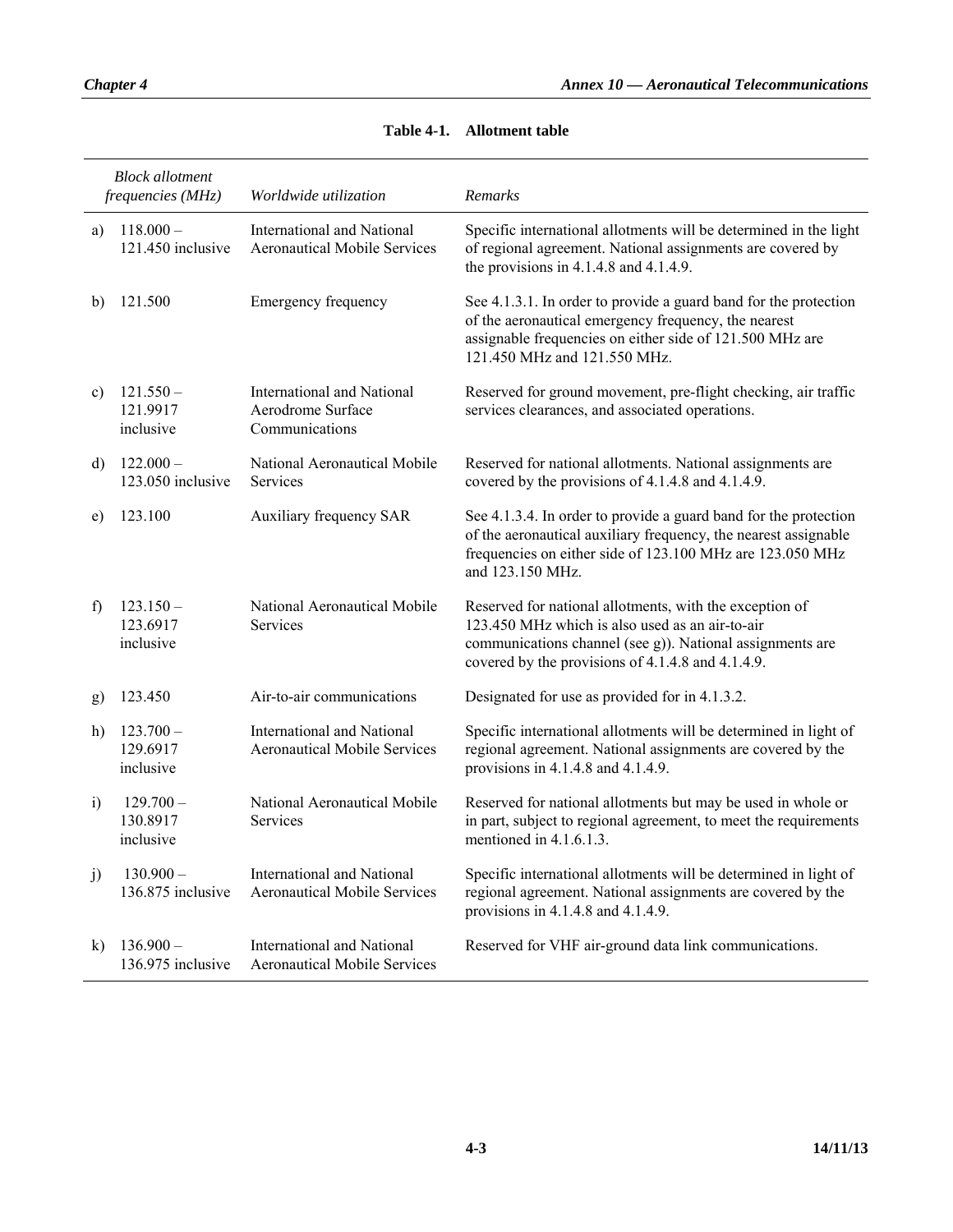| the control of the con- |  |  |
|-------------------------|--|--|
|                         |  |  |
|                         |  |  |
|                         |  |  |
|                         |  |  |
|                         |  |  |
|                         |  |  |
|                         |  |  |
|                         |  |  |
|                         |  |  |
|                         |  |  |

| Table 4-1 $(bis)$ . | <b>Channelling/frequency pairing</b> |  |
|---------------------|--------------------------------------|--|
|                     |                                      |  |

| Frequency | Time        | Channel       |         |
|-----------|-------------|---------------|---------|
| (MHz)     | $slot*$     | spacing (kHz) | Channel |
| 118.0000  |             | 25            | 118.000 |
| 118.0000  | A           | 25            | 118.001 |
| 118.0000  | B           | 25            | 118.002 |
| 118.0000  | $\mathbf C$ | 25            | 118.003 |
| 118.0000  | D           | 25            | 118.004 |
| 118.0000  |             | 8.33          | 118.005 |
| 118.0083  |             | 8.33          | 118.010 |
| 118.0167  |             | 8.33          | 118.015 |
| 118.0250  | A           | 25            | 118.021 |
| 118.0250  | B           | 25            | 118.022 |
| 118.0250  | $\mathbf C$ | 25            | 118.023 |
| 118.0250  | D           | 25            | 118.024 |
| 118.0250  |             | 25            | 118.025 |
| 118.0250  |             | 8.33          | 118.030 |
| 118.0333  |             | 8.33          | 118.035 |
| 118.0417  |             | 8.33          | 118.040 |
| 118.0500  |             | 25            | 118.050 |
| 118.0500  | A           | 25            | 118.051 |
| 118.0500  | B           | 25            | 118.052 |
| 118.0500  | $\mathbf C$ | 25            | 118.053 |
| 118.0500  | D           | 25            | 118.054 |
| 118.0500  |             | 8.33          | 118.055 |
| 118.0583  |             | 8.33          | 118.060 |
| 118.0667  |             | 8.33          | 118.065 |
| 118.0750  | A           | 25            | 118.071 |
| 118.0750  | B           | 25            | 118.072 |
| 118.0750  | $\mathbf C$ | 25            | 118.073 |
| 118.0750  | D           | 25            | 118.074 |
| 118.0750  |             | 25            | 118.075 |
| 118.0750  |             | 8.33          | 118.080 |
| 118.0833  |             | 8.33          | 118.085 |
| 118.0917  |             | 8.33          | 118.090 |
| 118.1000  |             | 25            | 118.100 |
| etc.      |             |               |         |

*\** Time slot indication is for VDL Mode 3 channels. (Ref. Annex 10, Volume III, Part I, Chapter 6 for characteristics of VDL Mode 3 operation)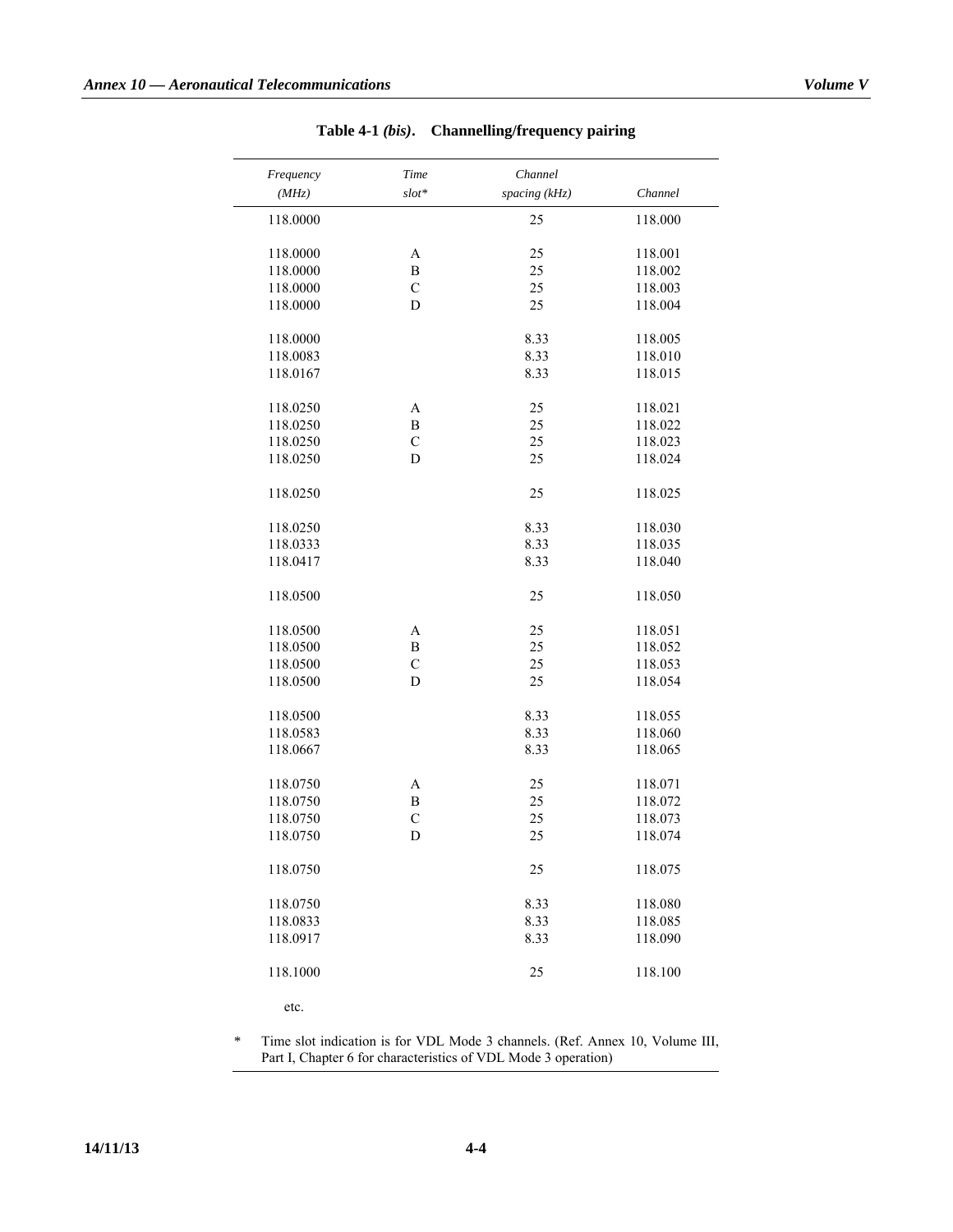## 4.1.3 Frequencies used for particular functions

## 4.1.3.1 *Emergency channel*

 4.1.3.1.1 The emergency channel (121.500 MHz) shall be used only for genuine emergency purposes, as broadly outlined in the following:

- a) to provide a clear channel between aircraft in distress or emergency and a ground station when the normal channels are being utilized for other aircraft;
- b) to provide a VHF communication channel between aircraft and aerodromes, not normally used by international air services, in case of an emergency condition arising;
- c) to provide a common VHF communication channel between aircraft, either civil or military, and between such aircraft and surface services, involved in common search and rescue operations, prior to changing when necessary to the appropriate frequency;
- d) to provide air-ground communication with aircraft when airborne equipment failure prevents the use of the regular channels;
- e) to provide a channel for the operation of emergency locator transmitters (ELTs), and for communication between survival craft and aircraft engaged in search and rescue operations;
- f) to provide a common VHF channel for communication between civil aircraft and intercepting aircraft or intercept control units and between civil or intercepting aircraft and air traffic services units in the event of interception of the civil aircraft.

*Note 1.— The use of the frequency 121.500 MHz for the purpose outlined in c) is to be avoided if it interferes in any way with the efficient handling of distress traffic.* 

*Note 2.— The ITU Radio Regulations (RR 5.200) permit the use of the aeronautical emergency frequency 121.500 MHz by mobile stations of the maritime mobile service under the conditions laid down in Article 31 of the Radio Regulations for distress and safety purposes with stations of the aeronautical mobile service*.

4.1.3.1.2 The frequency 121.500 MHz shall be provided at:

- a) all area control centres and flight information centres;
- b) aerodrome control towers and approach control offices serving international aerodromes and international alternate aerodromes; and
- c) any additional location designated by the appropriate ATS authority,

where the provision of that frequency is considered necessary to ensure immediate reception of distress calls or to serve the purposes specified in 4.1.3.1.1.

*Note.— Where two or more of the above facilities are collocated, provision of 121.500 MHz at one would meet the requirement.* 

 4.1.3.1.3 The frequency 121.500 MHz shall be available to intercept control units where considered necessary for the purpose specified in 4.1.3.1.1 f).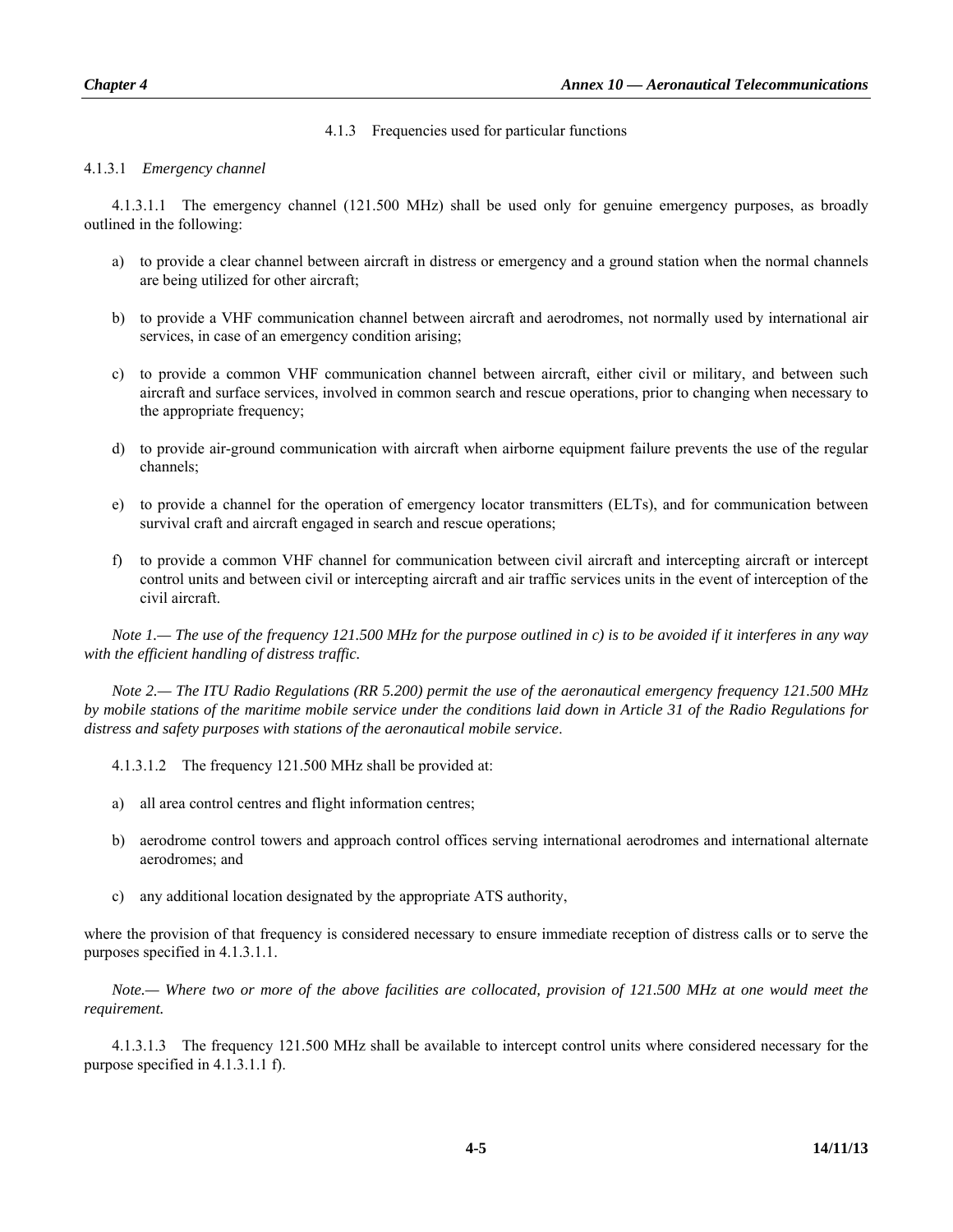4.1.3.1.4 The emergency channel shall be guarded continuously during the hours of service of the units at which it is installed.

4.1.3.1.5 The emergency channel shall be guarded on a single channel simplex operation basis.

 4.1.3.1.6 The emergency channel (121.500 MHz) shall be available only with the characteristics as contained in Annex 10, Volume III, Part II, Chapter 2 (25 kHz).

#### 4.1.3.2 *Air-to-air communications channel*

 4.1.3.2.1 An air-to-air VHF communications channel on the frequency of 123.450 MHz shall be designated to enable aircraft engaged in flights over remote and oceanic areas out of range of VHF ground stations to exchange necessary operational information and to facilitate the resolution of operational problems.

 *Note.— Use of the air-to-air channel can cause interference to and from aircraft using the same frequency for airground communications.* 

 4.1.3.2.2 In remote and oceanic areas out of range of VHF ground stations, the air-to-air VHF communications channel on the frequency 123.450 MHz shall be available only with the characteristics as contained in Annex 10, Volume III, Part II, Chapter 2 (25 kHz).

#### 4.1.3.3 *Common signalling channels for VDL*

 4.1.3.3.1 *Common signalling channel VDL Mode 2.* The frequency 136.975 MHz is reserved on a worldwide basis to provide a common signalling channel (CSC) to the VHF digital link Mode 2 (VDL Mode 2). This CSC uses the Mode 2 VDL modulation scheme and carrier sense multiple access (CSMA).

 4.1.3.3.2 *Common signalling channels VDL Mode 4.* In areas where VDL Mode 4 is implemented, the frequencies 136.925 MHz and 113.250 MHz shall be provided as common signalling channels (CSCs) to the VHF digital link Mode 4 (VDL Mode 4). These CSCs use the VDL Mode 4 modulation scheme.

#### 4.1.3.4 *Auxiliary frequencies for search and rescue operations*

 4.1.3.4.1 Where a requirement is established for the use of a frequency auxiliary to 121.500 MHz, as described in 4.1.3.1.1 c), the frequency 123.100 MHz shall be used.

 4.1.3.4.2 The auxiliary search and rescue channel (123.100 MHz) shall be available only with the characteristics as contained in Annex 10, Volume III, Part II, Chapter 2 (25 kHz).

 *Note.— The ITU Radio Regulations (RR 5.200) permit the use of the aeronautical auxiliary frequency 123.100 MHz by mobile stations of the maritime mobile service under the conditions laid down in Article 31 of the Radio Regulations for distress and safety purposes with stations of the aeronautical mobile service.* 

## 4.1.4 Provisions concerning the deployment of VHF frequencies and the avoidance of harmful interference

*Note.— In this section, the protected service volume of each facility is meant in the sense of avoidance of harmful interference.*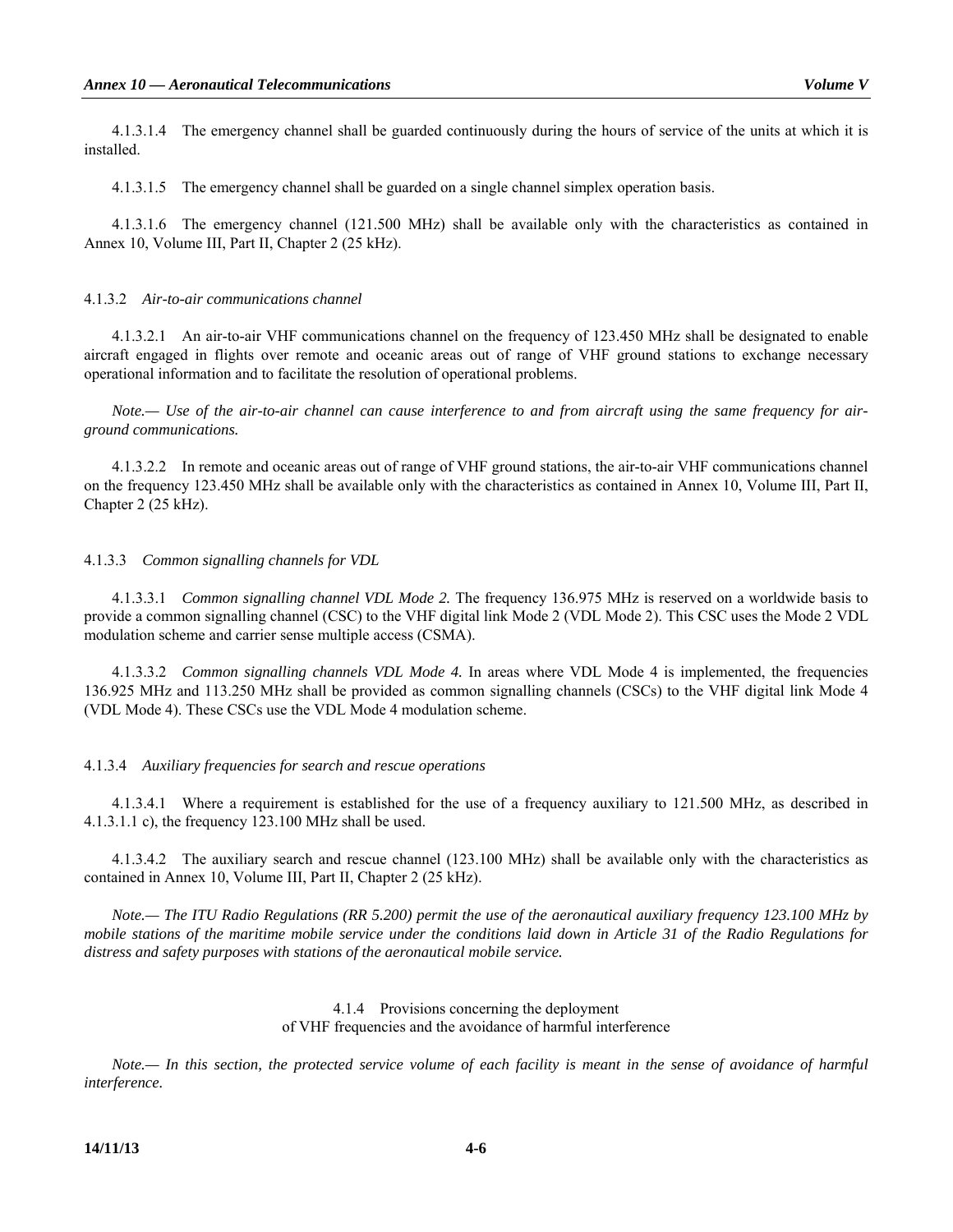4.1.4.1 The geographical separation between facilities operating on the same frequency shall, except where there is an operational requirement for the use of common frequencies for groups of facilities, be such that the protected service volume of one facility is separated from the protected service volume of another facility by a distance not less than that required to provide a desired to undesired signal ratio of 20 dB or by a separation distance not less than the sum of the distances to the associated radio horizon of each service volume, whichever is smaller.

 4.1.4.2 For areas where frequency assignment congestion is severe or is anticipated to become severe, the geographical separation between facilities operating on the same frequency shall, except where there is an operational requirement for the use of common frequencies for groups of facilities, be such that the protected service volume of one facility is separated from the protected service volume of another facility by a distance not less than that required to provide a desired to undesired signal ratio of 14 dB or by a separation distance not less than the sum of the distances to the associated radio horizon of each service volume, whichever is smaller. This provision shall be implemented on the basis of a regional air navigation agreement.

*Note 1.— Guidance material relating to the establishment of the minimum separation distance based on the desired to undesired signal protection ratio of 20 dB or 14 dB and radio line-of-sight is contained in Volume II of the Handbook on* Radio Frequency Spectrum Requirements for Civil Aviation including statement of approved ICAO policies *(Doc 9718).* 

*Note 2.— The application of the minimum separation distance based on the sum of the radio horizon distance of each*  facility assumes that it is highly unlikely that two aircraft will be at the closest points between and at the maximum altitude of *the protected service volume of each facility.*

*Note 3.— The distance to the radio horizon from a station in an aircraft is normally given by the formula:* 

$$
D = K \sqrt{h}
$$

*where* D *= distance in nautical miles;* 

- h *= height of the aircraft station above earth;*
- $K =$  (corresponding to an effective earth's radius of 4/3 of the actual radius);
	- *= 2.22 when* h *is expressed in metres; and*
	- *= 1.23 when* h *is expressed in feet.*

*Note 4.— In calculating the radio line-of-sight distance between a ground station and an aircraft station, the distance from the radio horizon of the aircraft station computed from Note 3 must be added to the distance from the radio horizon of the ground station. In calculating the latter, the same formula is employed, taking for* h *the height of the ground station transmitting antenna.* 

*Note 5.— The criteria contained in 4.1.4.1 and 4.1.4.2 are applicable in establishing minimum geographical separation between VHF facilities, with the object of avoiding co-channel air-to-air interference. Guidance material relating to the*  establishment of separation distances between ground stations and between aircraft and ground stations for co-channel *operations is contained in the* Handbook on Radio Frequency Spectrum Requirements for Civil Aviation including statement of approved ICAO policies *(Doc 9718).*

 4.1.4.3 The geographical separation between facilities operating on adjacent channels shall be such that points at the edge of the protected service volume of each facility are separated by a distance sufficient to ensure operations free from harmful interference.

*Note.— Guidance material covering separation distances and related system characteristics is contained in the*  Handbook on Radio Frequency Spectrum Requirements for Civil Aviation including statement of approved ICAO policies *(Doc 9718).*

 4.1.4.4 The protection height shall be a height above a specified datum associated with a particular facility, such that below it harmful interference is improbable.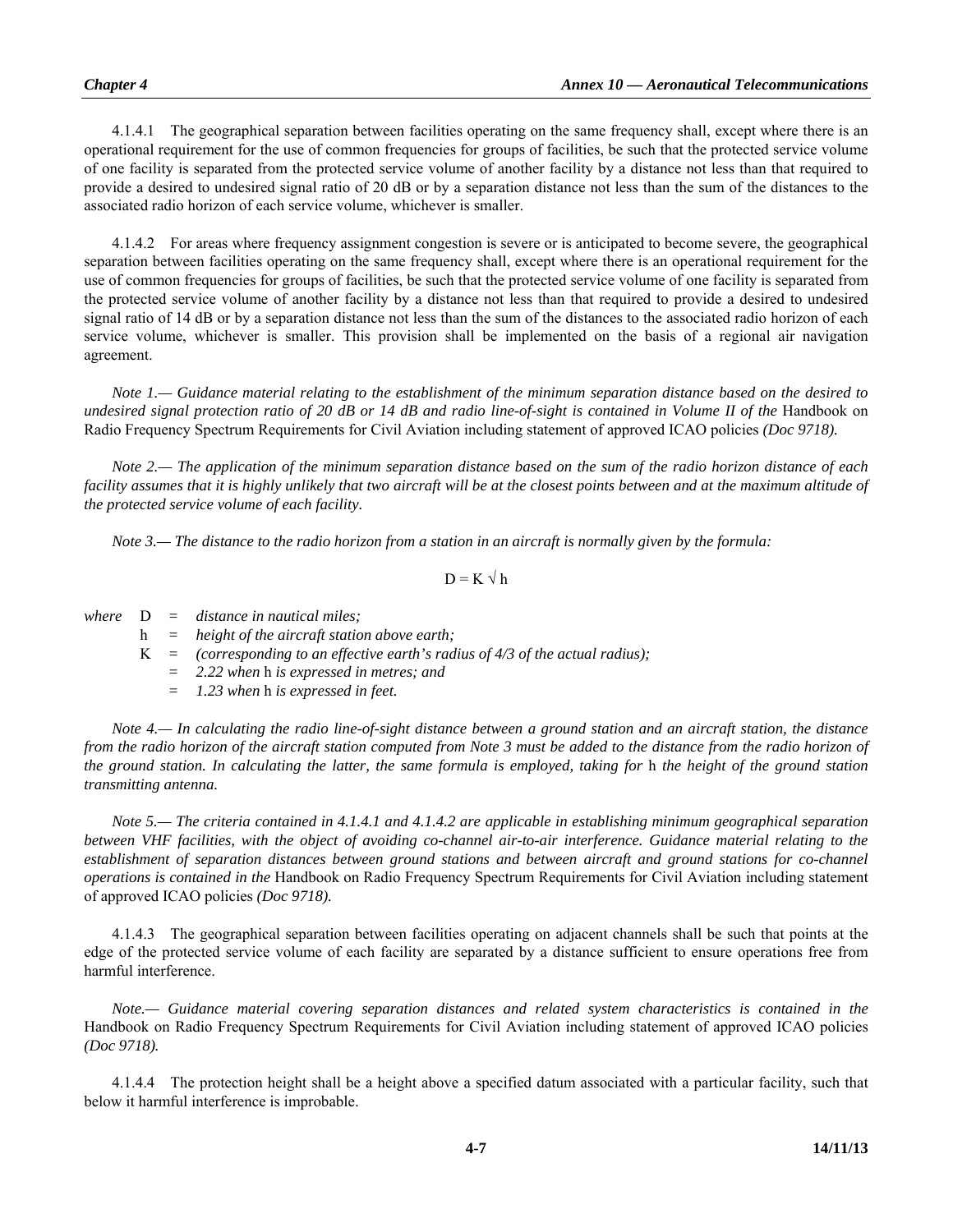4.1.4.5 The protection height to be applied to functions or to specific facilities shall be determined regionally, taking into consideration the following factors:

- a) the nature of the service to be provided;
- b) the air traffic pattern involved;
- c) the distribution of communication traffic;
- d) the availability of frequency channels in airborne equipment;
- e) probable future developments.

 4.1.4.6 **Recommendation.—** *Where the protected service volume is less than operationally desirable, separation between facilities operating on the same frequency should not be less than that necessary to ensure that an aircraft at the upper edge of the operational service volume of one facility does not come above the radio horizon with respect to emissions belonging to the service of adjacent facilities.* 

*Note.— The effect of this recommendation is to establish a geographical separation distance below which harmful interference is probable.*

 4.1.4.7 The geographical separation between VHF VOLMET stations shall be determined regionally and shall be such that operations free from harmful interference are secured throughout the protected service volume of each VOLMET station.

*Note.*— Guidance material on the interpretation of 4.1.4.7 is contained in the Handbook on Radio Frequency Spectrum Requirements for Civil Aviation including statement of approved ICAO policies *(Doc 9718).* 

 4.1.4.8 In the frequency band 117.975 – 137.000 MHz, the frequencies used for National Aeronautical Mobile Services, unless worldwide or regionally allotted to this specific purpose, shall be so deployed that no harmful interference is caused to facilities in the International Aeronautical Mobile Services.

 4.1.4.9 **Recommendation.—** *The problem of inter-State interference should be resolved by consultation between the States concerned.* 

 4.1.4.10 The communication coverage provided by a VHF ground transmitter shall, in order to avoid harmful interference to other stations, be kept to the minimum consistent with the operational requirement for the function.

### 4.1.5 Method of operation

 4.1.5.1 Single channel simplex operation shall be used in the frequency band 117.975 – 137.000 MHz at all stations providing service for aircraft engaged in international air navigation.

 4.1.5.2 In addition to the above, the ground-to-air voice channel associated with an ICAO standard radio navigation aid may be used, subject to regional agreement, for broadcast or communication purposes or both.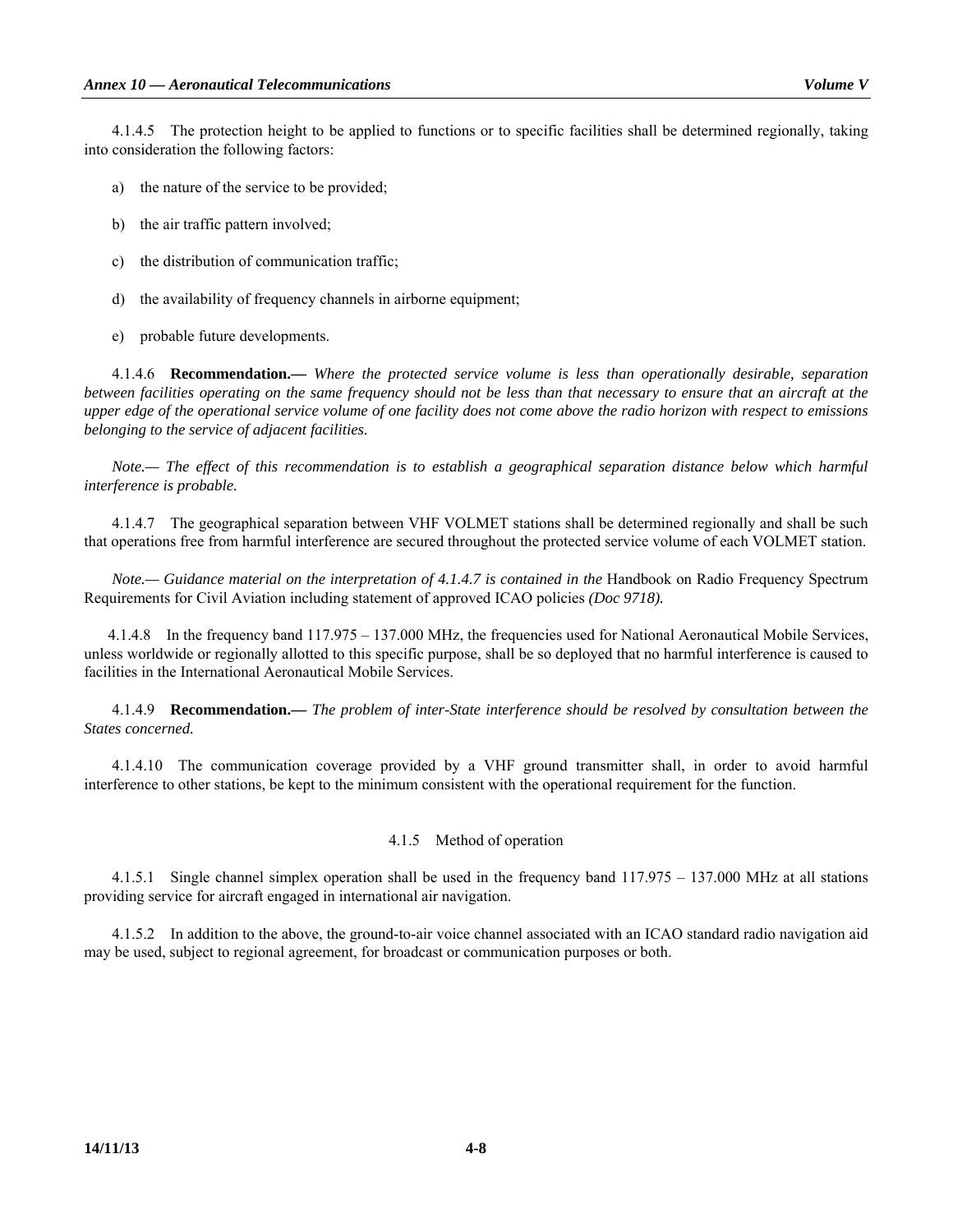4.1.6 Plan of assignable VHF radio frequencies for use in the international aeronautical mobile service

*Introduction* 

*This plan designates the list of frequencies available for assignment, together with provision for the use by the aeronautical mobile (R) service of all frequencies with a channel spacing of 25 kHz, and of all frequencies with a channel width and spacing of 8.33 kHz.* 

*The plan provides that the total number of frequencies required in any region would be determined regionally.* 

In many regions particular frequencies have already been allotted for particular functions such as, for instance, *aerodrome or approach control. The plan does not make such allotments (except as provided for in 4.1.1.1), such action being taken regionally if considered desirable.*

 4.1.6.1 The frequencies in the frequency band 117.975 – 137.000 MHz for use in the aeronautical mobile (R) service shall be selected from the lists in 4.1.6.1.1.

*Note 1.— The frequencies 136.500 – 136.975 MHz inclusive are not available for assignment to channels of less than 25 kHz width.* 

*Note 2.— Services that continue operation using 25 kHz assignments will be protected in regions implementing 8.33 kHz channel spacing.*

4.1.6.1.1 *List of assignable frequencies:*

List A — assignable frequencies in regions or areas where 25 kHz frequency assignments are deployed:

 118.000 – 121.450 MHz in 25 kHz steps 121.550 – 123.050 MHz in 25 kHz steps 123.150 – 136.975 MHz in 25 kHz steps

List B — assignable frequencies in regions or areas where 8.33 kHz frequency assignments are deployed:

 118.000 – 121.450 MHz in 8.33 kHz steps 121.550 – 123.050 MHz in 8.33 kHz steps 123.150 – 136.475 MHz in 8.33 kHz steps

 4.1.6.1.2 **Recommendation.—** *Frequencies for operational control communications may be required to enable aircraft operating agencies to meet the obligations prescribed in Annex 6, Part I, in which case they should be selected from a dedicated band which is determined regionally.* 

*Note.— It is recognized that the assignment of such frequencies and the licensing of the operation of the related facilities are matters for national determination. However, in regions where a problem exists with respect to the provision of frequencies for operational control purposes, it may be advantageous if States endeavour to coordinate the requirements of aircraft operating agencies for such channels prior to regional meetings.* 

 4.1.6.2 The frequencies that may be allotted for use in the aeronautical mobile (R) service in a particular region shall be limited to the number determined as being necessary for operational needs in the region.

*Note.— The number of frequencies required in a particular region is normally determined by the Council on the recommendations of Regional Air Navigation Meetings.*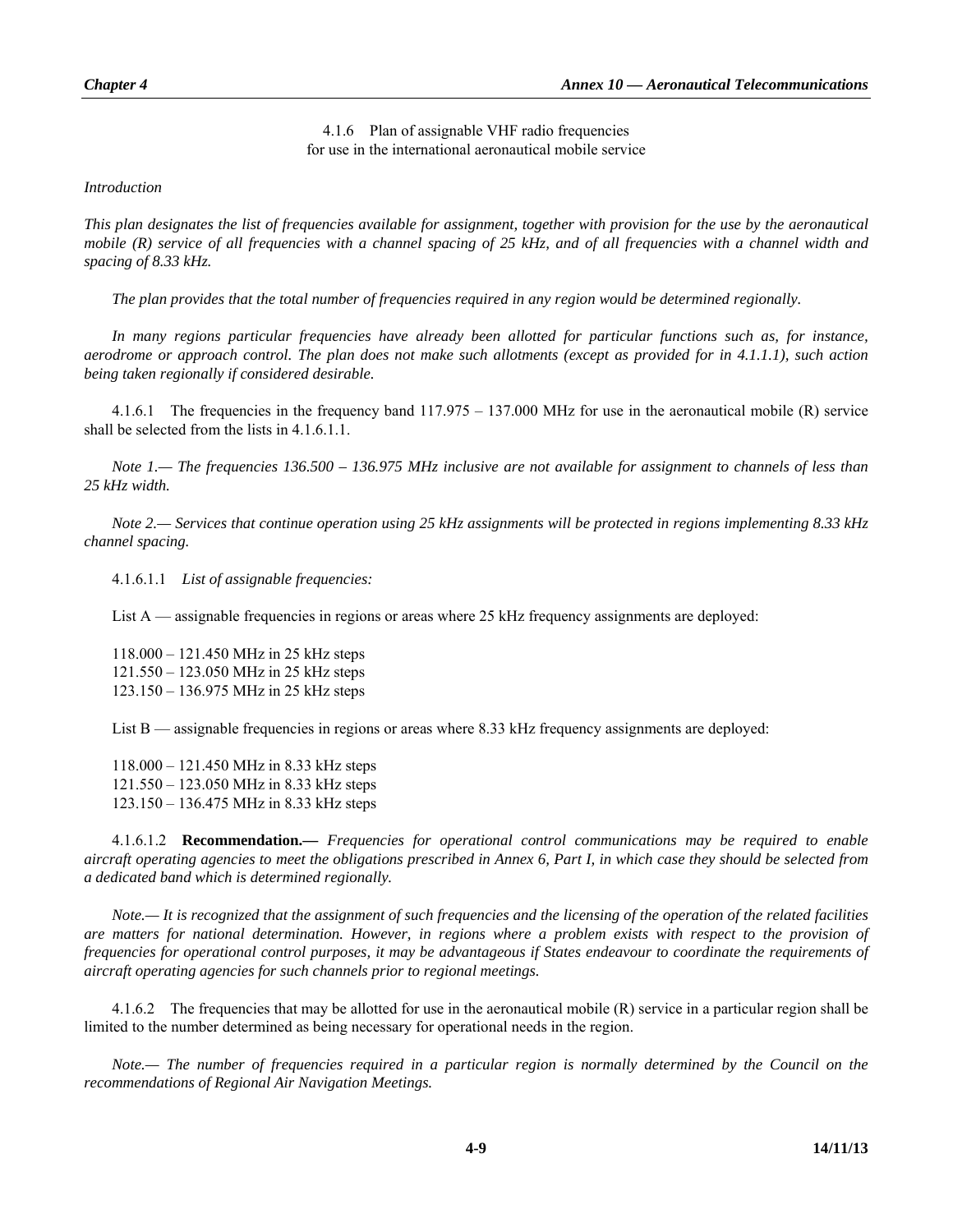## **4.2 Utilization in the frequency band 108 – 117.975 MHz**

4.2.1 The block allotment of the frequency band 108 – 117.975 MHz shall be as follows:

- a) ILS in accordance with 4.2.2 and Annex 10, Volume I, 3.1.3;
- b) VOR provided that:
	- 1) no harmful adjacent channel interference is caused to ILS;
	- 2) only frequencies ending in either *even tenths* or *even tenths plus a twentieth* of a megahertz are used.
- c) GNSS ground-based augmentation system (GBAS) in accordance with Annex 10, Volume I, 3.7.3.5, provided that no harmful interference is caused to ILS and VOR.

 *Note.— ILS/GBAS geographical separation criteria and geographical separation criteria for GBAS and VHF communication services operating in the 118 – 137 MHz band are under development. Until these criteria are defined and included in the SARPs, it is intended that frequencies in the band 112.050 – 117.900 MHz will be used for GBAS assignments.* 

- *Band 111.975 117.975 MHz:* 
	- a) VOR;
	- b) GNSS ground-based augmentation system (GBAS) in accordance with Annex 10, Volume I, 3.7.3.5, provided that no harmful interference is caused to VOR.

*Note 1.— Guidance material relating to the distance separation required to prevent harmful interference between ILS*  and VOR when using the band 108 – 111.975 MHz is found in Section 3 of Attachment C to Annex 10, Volume I.

*Note 2.— Guidance material relating to the distance separation required to prevent harmful interference between VOR*  and GBAS when using the band 112.050 – 117.900 MHz is found in Section 7.2.1 of Attachment D to Annex 10, Volume I.

4.2.2 For regional assignment planning, the frequencies for ILS facilities shall be selected in the following order:

a) localizer channels ending in *odd tenths* of a megahertz and their associated glide path channels;

b) localizer channels ending in *odd tenths plus a twentieth* of a megahertz and their associated glide path channels.

 4.2.2.1 ILS channels identified by localizer frequencies ending in an *odd tenth plus one twentieth* of a megahertz in the band 108 – 111.975 MHz shall be permitted to be utilized on the basis of regional agreement when they become applicable in accordance with the following:

a) for restricted use commencing 1 January 1973;

 b) for general use on or after 1 January 1976. *Note.— See Note to 4.2.3.1.* 

4.2.3 For regional assignment planning, the frequencies for VOR facilities shall be selected in the following order:

a) frequencies ending in *odd tenths* of a megahertz in the band 111.975 – 117.975 MHz;

 <sup>—</sup> *Band 108 – 111.975 MHz:*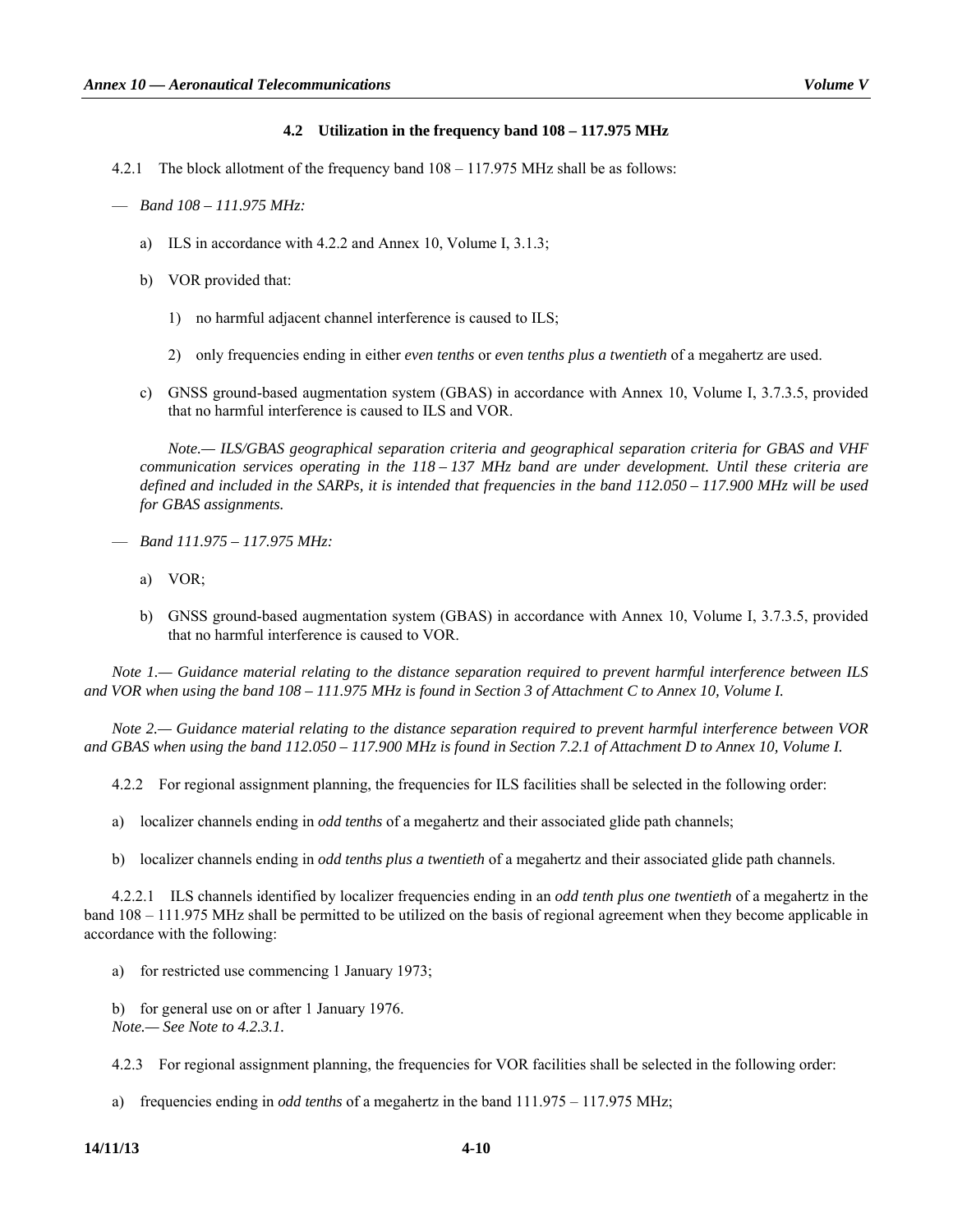- b) frequencies ending in *even tenths* of a megahertz in the band 111.975 117.975 MHz;
- c) frequencies ending in *even tenths* of a megahertz in the band 108 111.975 MHz;
- d) frequencies ending in *50 kHz* in the band 111.975 117.975 MHz, except as provided in 4.2.3.1;
- e) frequencies ending in *even tenths plus a twentieth* of a megahertz in the band 108 111.975 MHz except as provided in 4.2.3.1.

 4.2.3.1 Frequencies for VOR facilities ending in *even tenths plus a twentieth* of a megahertz in the band 108 – 111.975 MHz and all frequencies ending in 50 kHz in the band 111.975 – 117.975 MHz shall be permitted to be utilized on the basis of a regional agreement when they have become applicable in accordance with the following:

- a) in the band  $111.975 117.975$  MHz for restricted use;
- b) for general use in the band 111.975 117.975 MHz at a date fixed by the Council but at least one year after the approval of the regional agreement concerned;
- c) for general use in the band 108 111.975 MHz at a date fixed by the Council but giving a period of two years or more after the approval of the regional agreement concerned.

*Note.— "Restricted use", where mentioned in 4.2.2.1 a) and 4.2.3.1 a), is intended to refer to the limited use of the frequencies by only suitably equipped aircraft and in such a manner that:* 

- *a) the performance of ILS or VOR equipment not capable of operating on these frequencies will be protected from harmful interference;*
- *b) a general requirement for the carriage of ILS or VOR airborne equipment capable of operation on these frequencies will not be imposed; and*
- *c) operational service provided to international operators using 100 kHz airborne equipment is not derogated.*

 4.2.4 To protect the operation of airborne equipment during the initial stages of deploying VORs utilizing 50 kHz channel spacing in an area where the existing facilities may not fully conform with the Standards in Annex 10, Volume I, Chapter 3, all existing VORs within interference range of a facility utilizing 50 kHz channel spacing shall be modified to comply with the provisions of Annex 10, Volume I, 3.3.5.7.

 4.2.5 *Frequency deployment.* The geographical separation between facilities operating on the same and adjacent frequencies shall be determined regionally and shall be based on the following criteria:

- a) the required functional service radii of the facilities;
- b) the maximum flight altitude of the aircraft using the facilities;
- c) the desirability of keeping the minimum IFR altitude as low as the terrain will permit.

*Note.— Guidance material on this subject is contained in the Attachments to this Annex.* 

 4.2.6 **Recommendation.—** *To alleviate frequency congestion problems at locations where two separate ILS facilities serve opposite ends of the same runway or different runways at the same airport, the assignment of identical ILS localizer and glide path paired frequencies should be permitted, provided that:* 

 *a) the operational circumstances permit;*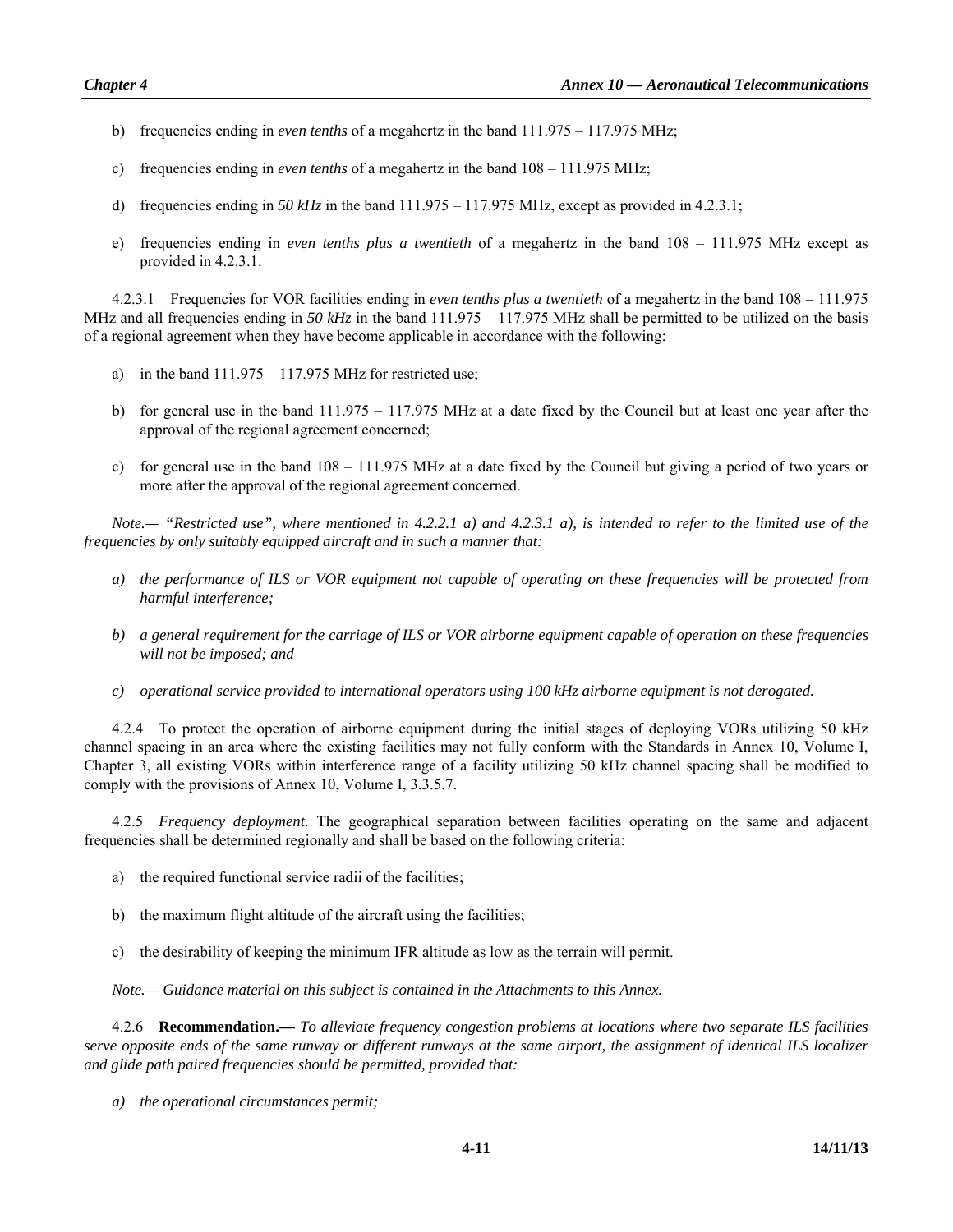- *b) each localizer is assigned a different identification signal; and*
- *c) arrangements are made whereby the localizer and glide path not in operational use cannot radiate.*

*Note.— The Standards in Annex 10, Volume I, 3.1.2.7.2 and 3.1.3.9, specify the equipment arrangements to be made.* 

### **4.3 Utilization in the frequency band 960 – 1 215 MHz for DME**

*Note.— Guidance on the frequency planning of channels for DME systems is given in Annex 10, Volume I, Attachment C, Section 7.* 

 4.3.1 DME operating channels bearing the suffix "X" or "Y" in Table A, Chapter 3 of Annex 10, Volume I shall be chosen on a general basis without restriction.

*Note.— The channel pairing plan provides for the use of certain Y channels with either VOR or MLS. The guidance material in Annex 10, Volume I, Attachment C, Section 7, includes specific provisions relating to situations where the same, or adjacent channel, is used in the same area for both systems.* 

 4.3.2 DME channels bearing the suffix "W" or "Z" in Table A, Chapter 3 of Annex 10, Volume I, shall be chosen on the basis of regional agreement when they become applicable in accordance with the following:

- a) for restricted regional use on or after, whichever is the later:
	- 1) 1 January 1989; or
	- 2) a date prescribed by the Council giving a period of two years or more following approval of the regional agreement concerned;
- b) for general use on or after, whichever is the later:
	- 1) 1 January 1995; or
	- 2) a date prescribed by the Council giving a period of two years or more following approval of the regional agreement concerned.

*Note.— "Restricted use" is intended to refer to the limited use of the channel by only suitably equipped aircraft and in such a manner that:* 

- *a) the performance of existing DME equipment not capable of operating on these multiplexed channels will be protected from harmful interference;*
- *b) a general requirement for the carriage of DME airborne equipment capable of operating on these multiplexed channels will not be imposed; and*
- *c) operational service provided to international operators using existing DME equipment without the multiplexed channel capability is not derogated.*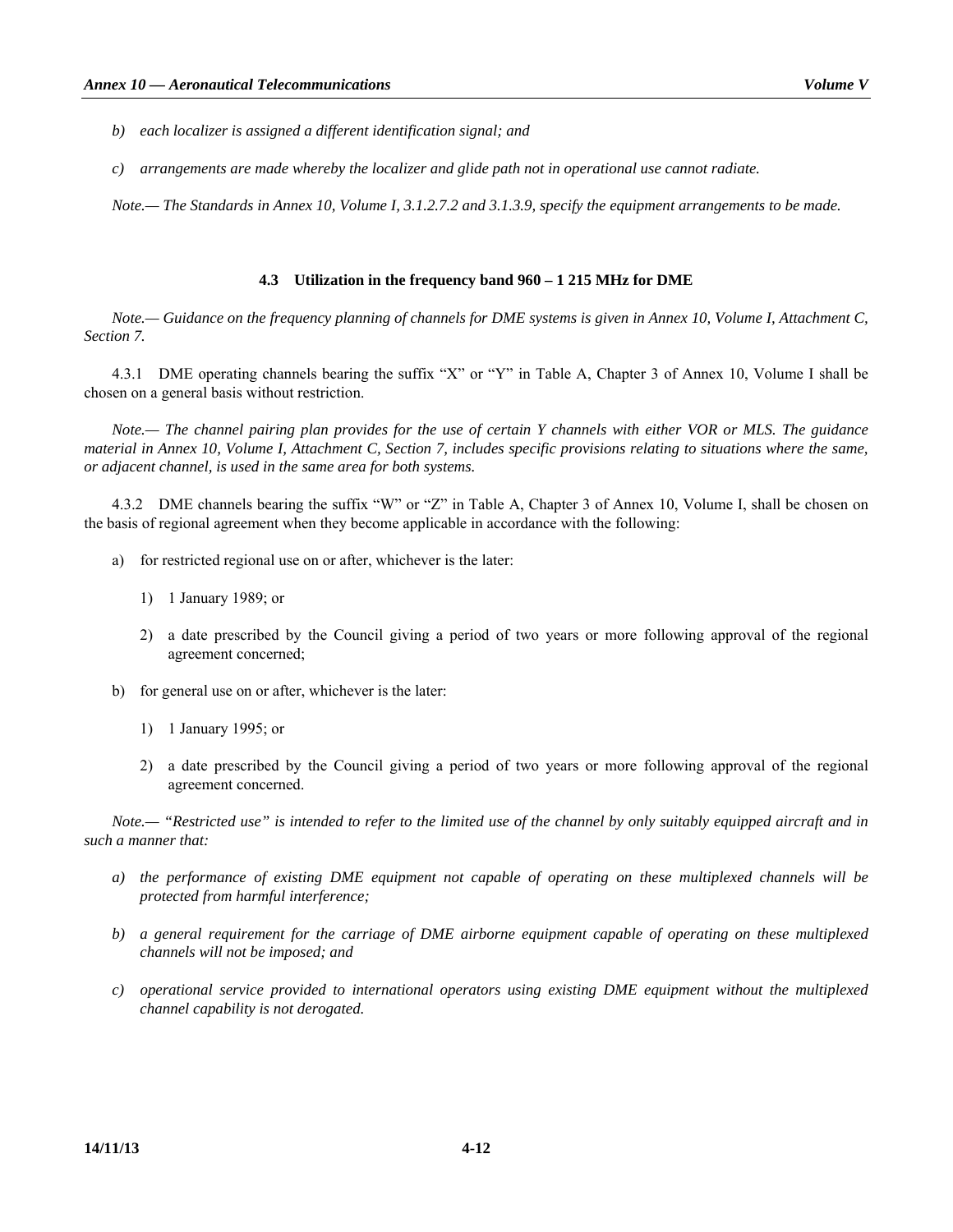4.3.3 For regional assignment planning, the channels for DME associated with MLS shall be selected from Table 4-2.

| Group | DME channels                  | Associated paired<br><b>VHF</b> channels    | Remarks                                                                         | Assignment<br>procedure         |
|-------|-------------------------------|---------------------------------------------|---------------------------------------------------------------------------------|---------------------------------|
| 1     | <b>EVEN</b><br>18X to 56X     | ILS 100 kHz spacings                        | Would normally be used if a single DME<br>is paired with ILS and is part of MLS |                                 |
| 2     | <b>EVEN</b><br>18Y to 56Y     | ILS 50 kHz spacings                         |                                                                                 |                                 |
| 3     | <b>EVEN</b><br>80Y to 118Y    | VOR 50 kHz spacings<br>Odd tenths of a MHz  |                                                                                 | for general use<br>(see 4.3.1)  |
| 4     | <b>ODD</b><br>17Y to 55Y      | VOR 50 kHz spacings                         |                                                                                 |                                 |
| 5     | <b>ODD</b><br>81Y to 119Y     | VOR 50 kHz spacings<br>Even tenths of a MHz |                                                                                 |                                 |
| 6     | <b>EVEN</b><br>18W to 56W     | No associated paired<br>VHF channel         |                                                                                 |                                 |
| 7     | <b>EVEN</b><br>$18Z$ to $56Z$ | No associated paired<br>VHF channel         |                                                                                 |                                 |
| 8     | <b>EVEN</b><br>80Z to 118Z    | No associated paired<br>VHF channel         |                                                                                 | for later use<br>(see $4.3.2$ ) |
| 9     | <b>ODD</b><br>$17Z$ to $55Z$  | No associated paired<br>VHF channel         |                                                                                 |                                 |
| 10    | <b>ODD</b><br>81Z to 119Z     | No associated paired<br>VHF channel         |                                                                                 |                                 |

| anı<br>в |  |
|----------|--|
|----------|--|

 *Note.— DME channels in Groups 1 and 2 may be used in association with ILS and/or MLS. DME channels in Groups 3, 4 and 5 may be used in association with VOR or MLS.* 

 4.3.3.1 *Groups 1 to 5.* These DME channels shall be permitted to be used generally. In selecting channels for assignment purposes, the following rules are applicable:

- a) when an MLS/DME is intended to operate on a runway in association with an ILS, the DME channel, if possible, shall be selected from Group 1 or 2 and paired with the ILS frequency as indicated in the DME channelling and pairing table in Table A of Annex 10, Volume I, Chapter 3. In cases where the composite frequency protection cannot be satisfied for all three components, the MLS channel may be selected from Group 3, 4 or 5;
- b) when an MLS/DME is intended to operate on a runway without the coexistence of an ILS, the DME channel to be used shall preferably be selected from Group 3, 4 or 5.

 4.3.3.2 *Groups 6 to 10.* These DME channels shall be permitted to be used on the basis of a regional agreement when they have become applicable in accordance with the conditions specified at 4.3.2.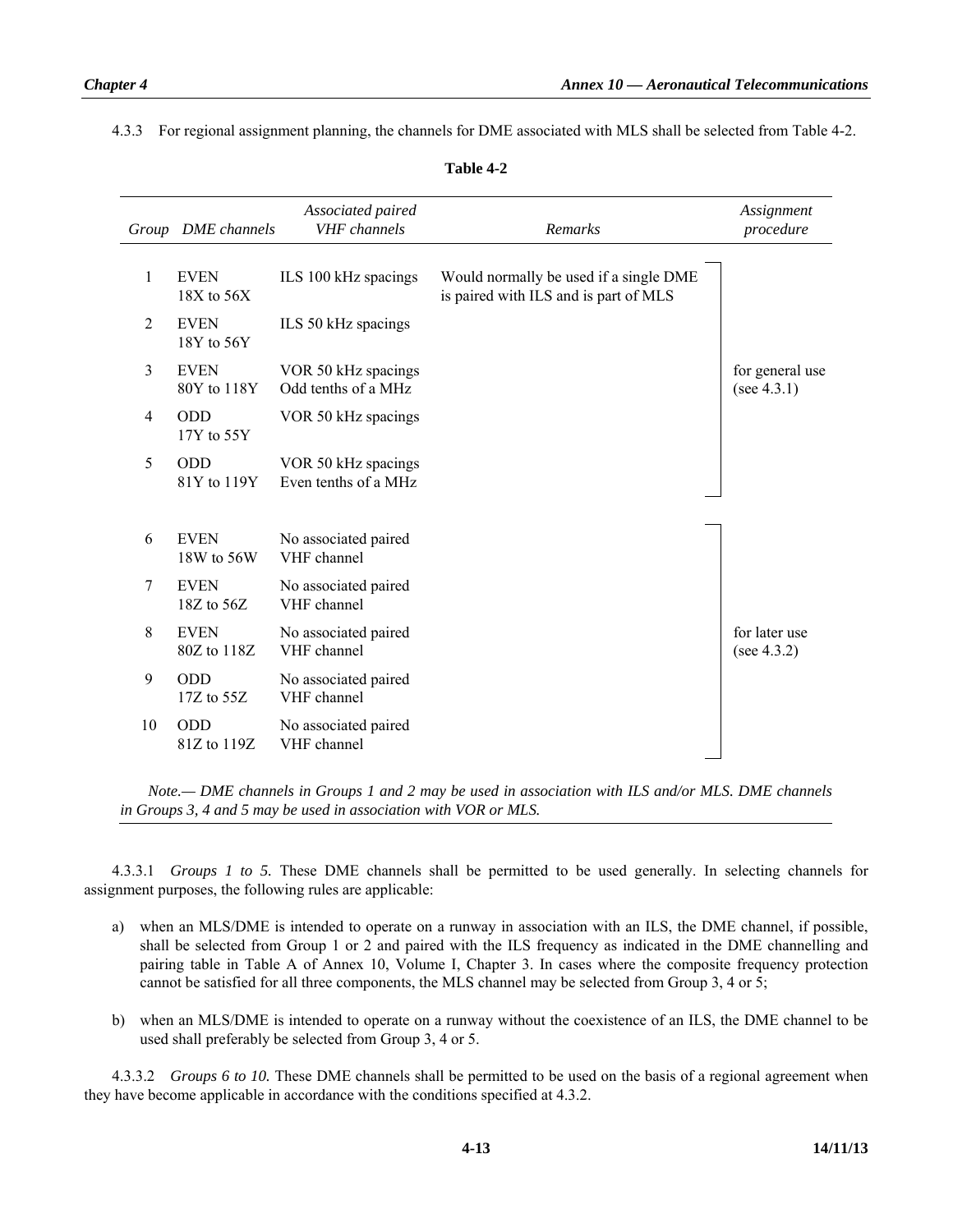4.3.4 **Recommendation.—** *Coordination of regional DME channel assignments should be effected through ICAO.* 

## **4.4 Utilization in the frequency band 5 030.4 – 5 150.0 MHz**

*Note 1.— Guidance material on the frequency protection planning of MLS facilities is contained in Attachment G to Annex 10, Volume I.* 

*Note 2.— Guidance on determining coordination distances between MLS facilities and ground stations providing feeder links to non-geostationary mobile satellites is contained in ITU-R Recommendation S.1342.* 

4.4.1 The MLS channels shall be selected from Table A, Chapter 3 of Annex 10, Volume I.

 4.4.2 For regional planning purposes, MLS channels shall be selected in accordance with the conditions specified in 4.3.3 for the associated DME facility.

 4.4.3 Channel assignments in addition to those specified in 4.4.1 shall be made within the 5 030.4 – 5 150.0 MHz subband as necessary to satisfy future air navigation requirements.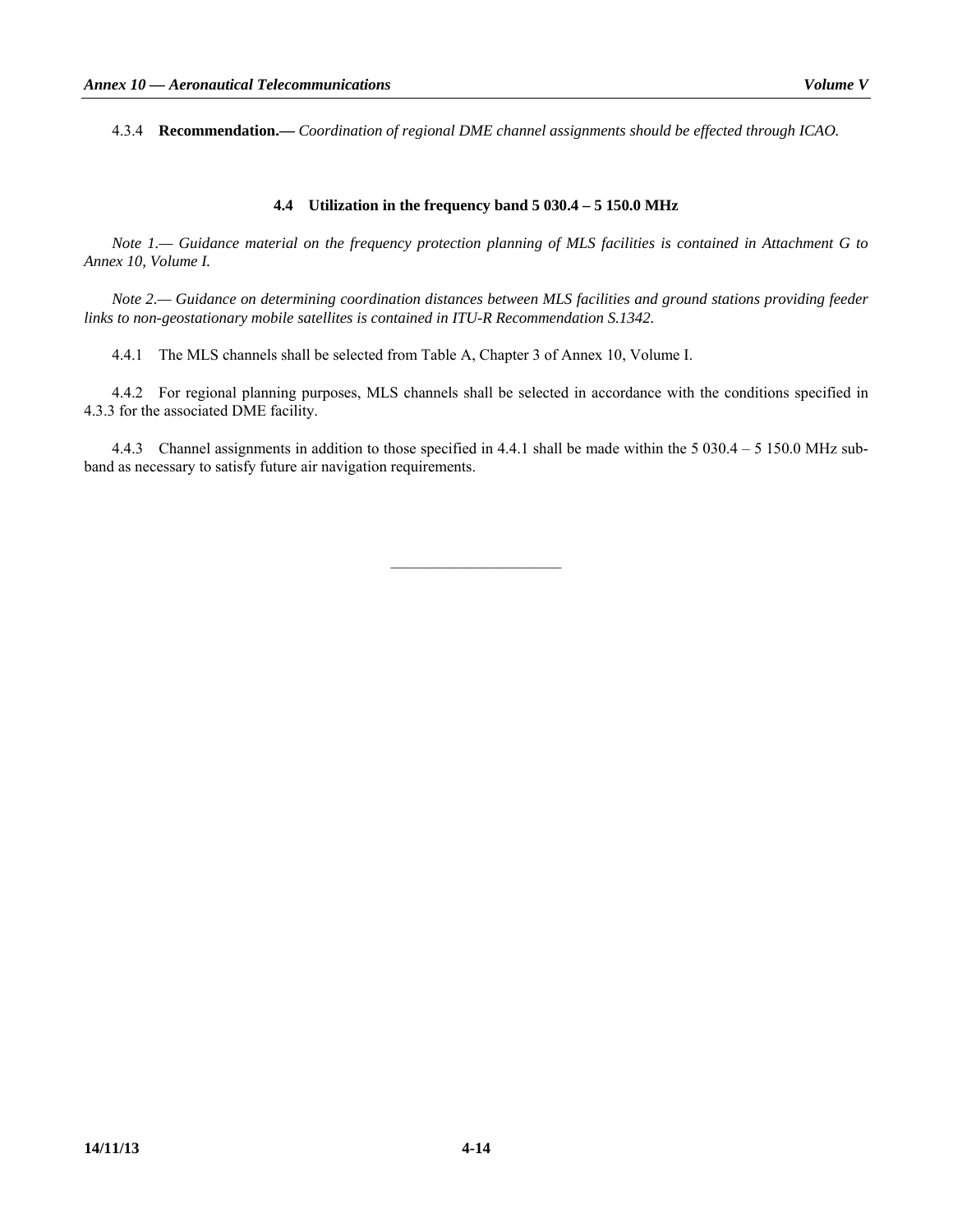# **ATTACHMENT A. CONSIDERATIONS AFFECTING THE DEPLOYMENT OF LF/MF FREQUENCIES AND THE AVOIDANCE OF HARMFUL INTERFERENCE**

 1. Particularly in areas of high density of NDBs, it is recognized that efficient planning is essential in order to: a) ensure satisfactory operation of ADF equipment, and b) provide the most efficient usage of the limited frequency spectrum available for the NDB service. It is axiomatic that regional meetings will so plan facilities as to ensure that all facilities will receive the best possible protection from harmful interference. Nevertheless, in certain regions, congestion of facilities has been such that regional meetings have had to plan in terms of a *minimum* protection ratio.

Regional meetings include in their planning consideration of such factors as:

- a) the possibility of reducing the number of NDBs required, by coordination of system plans;
- b) the possibility of reducing the coverage where a lesser grade of service than that obtainable within the rated coverage is acceptable;
- c) the characteristics of ADF equipment in use;
- d) the atmospheric noise grades, appropriate to the area concerned;
- e) ground conductivity; and
- f) interference protection required at the edge of the rated coverage.

Of the foregoing factors, that which is most susceptible to improvement of a technical kind is c).

 2. The 1979 World Administrative Radio Conference adopted regulations concerning the assignment of frequencies for aeronautical radio beacons operating in the LF/MF frequency bands. A minimum protection ratio (wanted/ unwanted signal ratio) of 15 dB is to be used as the basis for frequency assignment planning (RR Appendix 12). The following data concerning the attenuation characteristics of ADF equipment were used in the EUR region to aid in the frequency assignment process:

| Frequency        | <b>Attenuation</b> |
|------------------|--------------------|
| difference (kHz) | (dB)               |
| $\mathbf{0}$     | 0                  |
|                  |                    |
| 2                | 6                  |
| 2.4              | 10                 |
| 3                | 20                 |
| 3.6              | 30                 |
| 4.3              | 40                 |
| 5                | 50                 |
| 6                | 65                 |
|                  | 80                 |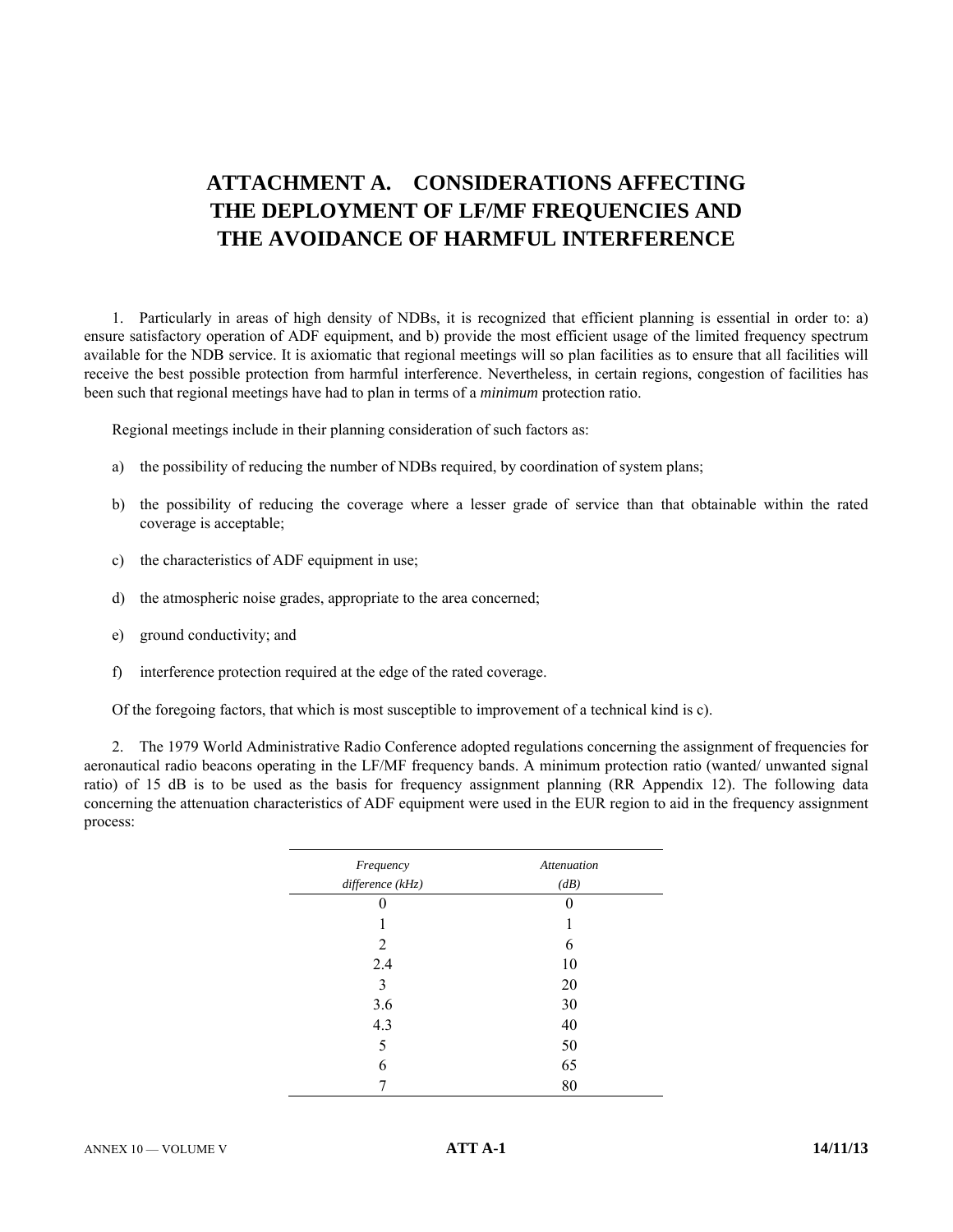The above figures (or distance separation criteria derived from them) have also been applied in other regions in determining the minimum protection ratio.

Where a bearing accuracy of  $\pm$ 5 degrees is required at the edge of cover, a minimum protection of 15 dB by day should be used as the basis for LF/MF channel assignment planning.

 3. In view of the fact that in many regions there is a need to improve the planning criteria, it is considered that the main source from which improvement can be derived is recognition of higher attenuation figures than those given above. Regional meetings are accordingly advised that, when the congestion is such that the use of the above figures no longer permits efficient planning of the LF/MF frequency spectrum available, the following figures represent, from a technical point of view, the best that can be accepted in determining distance separation criteria:

| Frequency<br>difference (kHz) | Attenuation<br>(dB) |
|-------------------------------|---------------------|
|                               |                     |
|                               | 6                   |
| ζ                             | 35                  |
| 5                             | 65                  |
|                               | 80                  |

 When using these figures, it should be noted that the RF selectivity of modern ADF equipment is, in general, better than these figures and that, while the RF selectivity of older ADF equipment is not better than these figures, consideration of the dynamic characteristic of this older equipment shows this to be better. It could therefore be expected that frequency planning based on the new figures would considerably improve the service provided to users of modern equipment, and would not materially reduce the service presently provided to those aircraft using the older equipment.

Nevertheless, in their planning, regional meetings would need to consider this question most carefully.

 4. It is further noted that, in certain regions, many NDBs are used with voice channels and that this usage is aligned with the Note at the head of Annex 10, Volume I, 3.4.6. It is expected that regional meetings will take this fact into account when establishing criteria for frequency planning.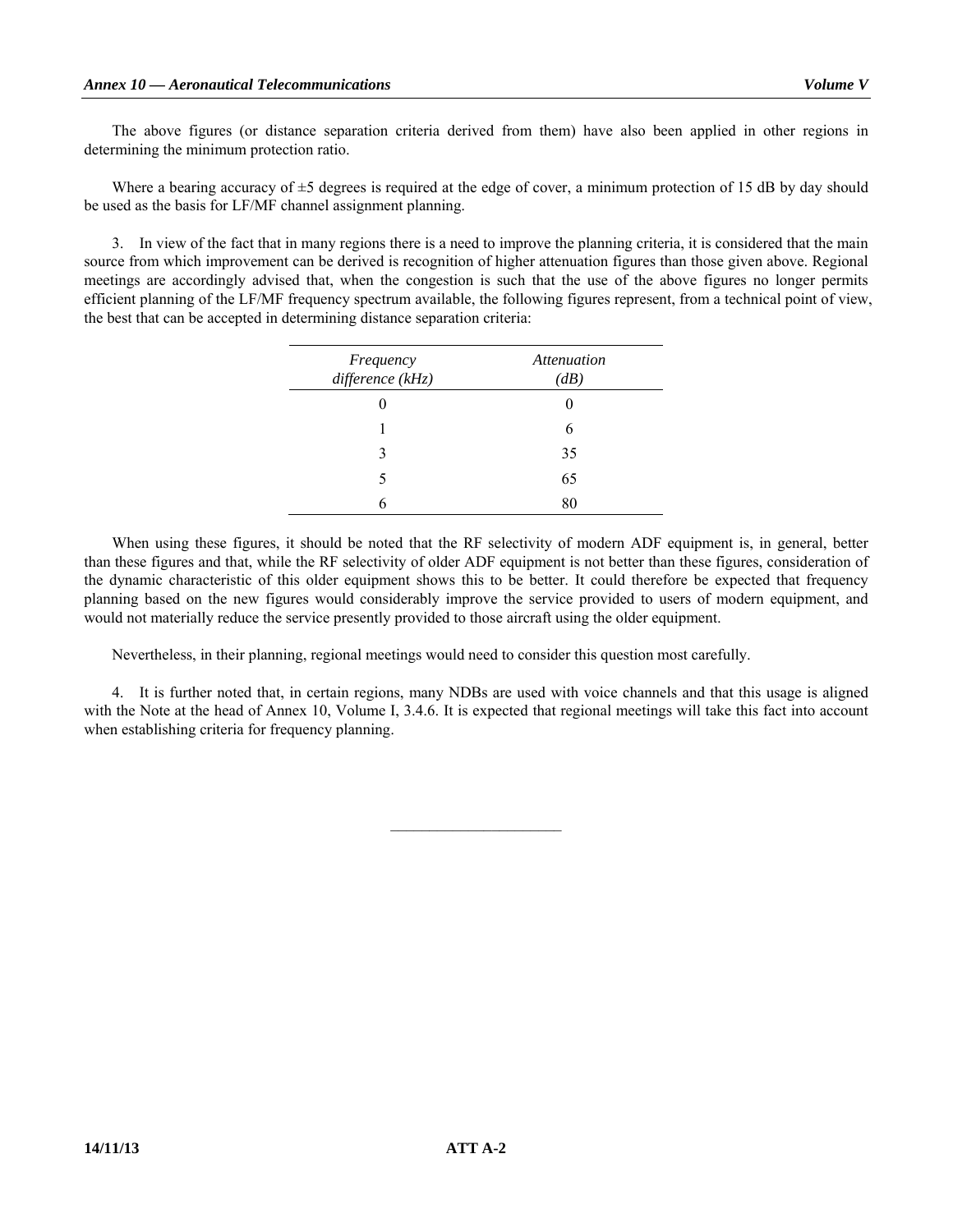# **ATTACHMENT B. GUIDING PRINCIPLES FOR LONG DISTANCE OPERATIONAL CONTROL COMMUNICATIONS**

## *Note.— The numerical sequence of the clauses below does not signify any order of relative importance.*

 1. Aeronautical Operational Control (AOC) HF Stations should be authorized where no other means for the exercise of long distance operational control are available or where the use of the normal communication services provided for safety and regularity of flights are unsuitable or inadequate.

 2. The total number of ground stations on the worldwide radio channels should be kept to a minimum consistent with economic and operational efficiency. Consequently,

- a) there should normally be not more than one station per State; and
- b) where an agreed affinity of interest exists between adjoining States, a single station may be provided by agreement among them to serve the needs of all the aircraft operating agencies requiring a service into those States.

 3. Depending on the national policy of the State or States, aeronautical stations could be operated by States on behalf of one or more aircraft operating agencies provided that the agencies' requirements for flexibility and direct communication to their aircraft can be met, or aeronautical stations could be operated by an aircraft operating agency or a communication agency serving the interests of one or more aircraft operating agencies and operating under licence issued by the State or States concerned.

 4. The licences should be issued on a regular renewal basis and, pursuant to RR 4.11 and in accordance with RR 43.4, should prohibit "public correspondence", or point-to-point type traffic, or other communications traffic not meeting the definition of operational control communications.

 5. VHF (general purpose or AOC channels) and not HF should be used when an aircraft is within the coverage of an appropriate VHF aeronautical station.

*Note.— The specific categories of messages that may be handled on aeronautical mobile (R) service channels are prescribed in Annex 10, Volume II, Chapter 5, 5.1.8. The same chapter defines the standard communications procedures for the service including the requirements for maintaining watch in Annex 10, Volume II, Chapter 5, 5.2.2. In accordance with RR 18.6 of the ITU Radio Regulations, licences should define the purpose of the station for aeronautical operational control (as defined in Annex 6, Part I) and should specify the general characteristics in accordance with Appendix 27 of the Radio Regulations.*

**— END —**